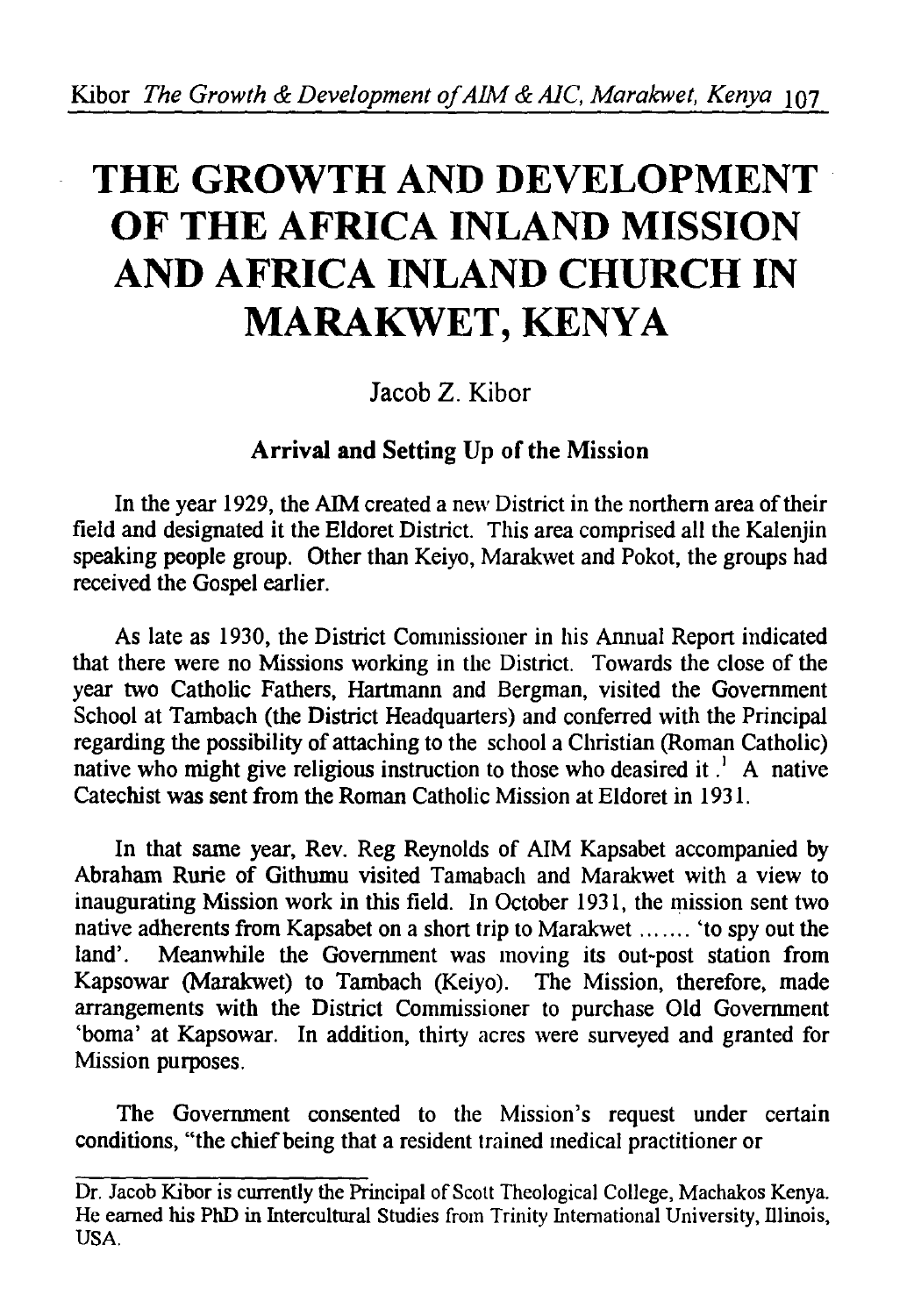nursing sister be in continuous residence on the plot and that adequate medical equipment be provided."<sup>2</sup> The Mission Completed the purchase in 1933. In handing over the property to the Mission the following agreement was reached with the elders:

We the undersigned elders of Talai, Marakwet so agree to hand over to AIM the portion of land as pointed out to us by the District officer for the purpose of building a hospital mission and housing for staff provided only such land is confined to the top of the edge.

- 1. Kiptum Arap Cheptiot
- 3. Kipsewa Arap Keture
- 5. Chepto Arap Kaino
- 7. Moyot Arap Kiptoi<sup>3</sup>
- 2. Chepkiyeng Arap Chemurmet
- 4. Chepkochoi Arap Kimetet
- 6. Murongwet Arap Kiror, and

The Mission was wise in involving the local elders because in the late fifties and early sixties when the sons of these elders demanded their land back, the surviving elders cited the agreement.

As soon as the property was purchased, Rev. and Mrs. Reynolds took residence and as well a nursing sister, Miss Bessie Mildemhall, S.R.N., F.R.N. arrived in December, but no hospital buildings had been erected.

In 1934, a dispensary was erected and opened on the  $19<sup>th</sup>$  of October. Brick Rondevels - formerly the police lines -were purchased and used as hospital wards. Dr. Lee Ashton had arrived in September and later joined by Mrs. Ashton also a medical doctor. Towards the end of the year the first Marakwet woman came in for the birth of a child. Serious operations were successfully performed which won the hearts of some of the Marakwets who learned of it.

The supervisor of the Technical Station in the year 1935 noted: "These Missionaries impressed me as keen, and efficient. The work at present includes itinerating in the villages, and minor medical treatment of out-patients so far as it can be done without a hospital. Fees for medical treatment are being paid by the villages in potatoes. A sack of potatoes cost Kshs.  $5/2$ ."<sup>4</sup>

In concurring with this, Mr. W. Slade Hawkins, the District Officer in his report wrote ".. . the activities of the Missionaries at Kapsowar included Evangelical, Medical and Educational, and it would be hard to find an area offering more scope in both directions. *"<sup>5</sup>*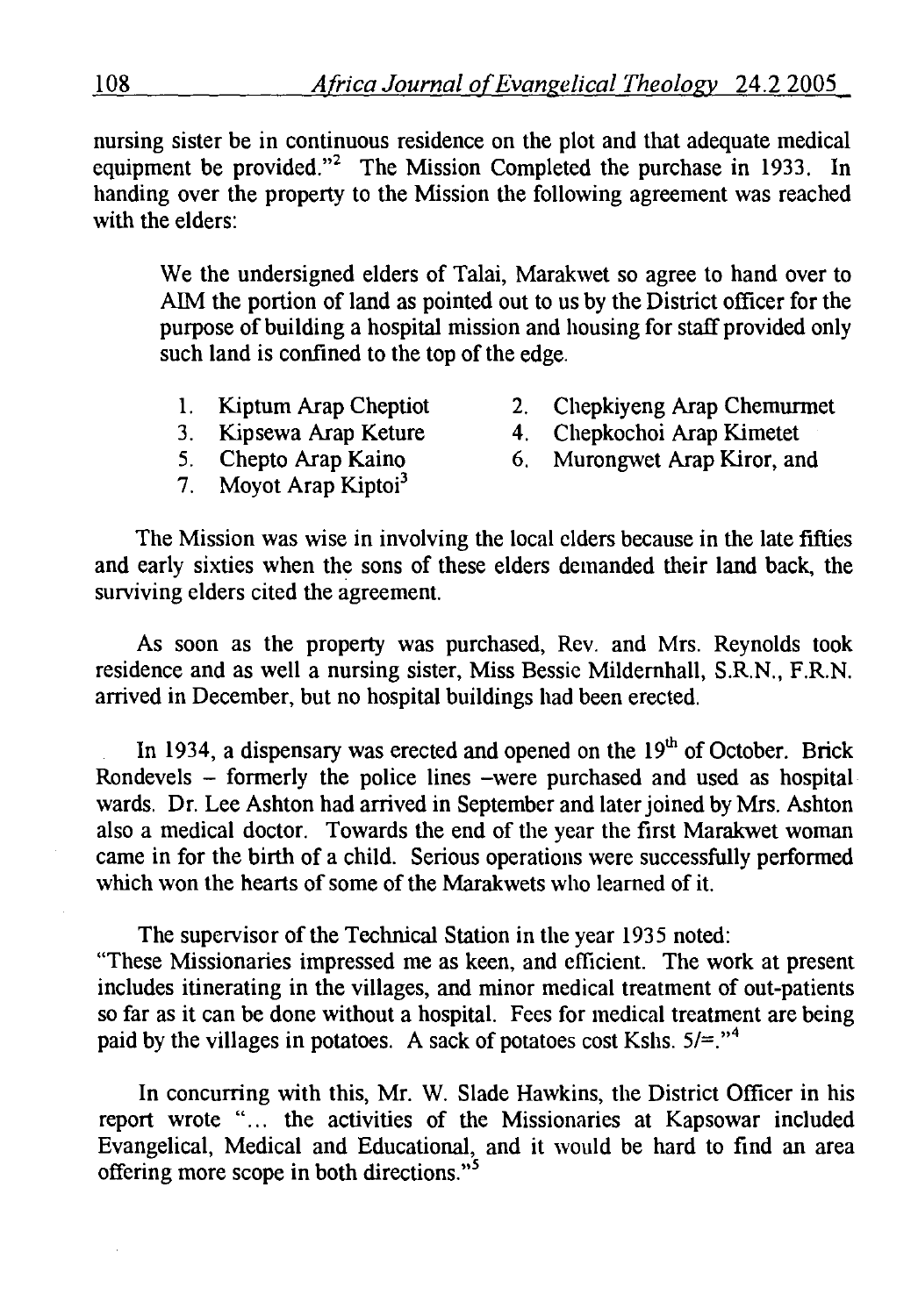## **Difficult** Beginnings

The beginning of Missionary work in Marakwet did not go without difficulties. One major problem came from Ibrahim Ali, a Somali Muslim who owned a shop next to the station. One of my informants said that Ibrahim staged considerable amount of opposition to the Missionaries and told the Local people that, if they allowed the Missionaries to settle, they would be deprived of their sons by them. This created some suspicion in the minds of the people.<sup>6</sup>

Ibrahim's opposition though, was not lasting. He died and in the long run Rev. Reynolds bought his buildings from a Mr. Guled.<sup>7</sup> The shop was converted to be the first worship place and school.

Another problem encountered was sickness on the part of the Missionaries. Between the years 1936 and 1939 Rev. Reynolds had to return to England due to sickness. Most of the work fell on Dr. Ashton. Apart from medical services, he administered sacraments, served as superintendent of the Mission station, and was also responsible for supervising Africa Inland Missions Schools in the District.

In April 1938 Dr. Ashton and his wife went on leave. Mr. and Mrs. Powley took charge of the Kapsowar Station and, with occasional visits fro a visiting doctor, carried on the medical and educational work.

During the war years of 1939 to 1945 some of the Missionaries were instructed by the colonial Government to render their services. Mr. Powley had to join an ambulance service in Nairobi.<sup>8</sup>

Rev. and Mrs. Richardson who were assigned to Kapsowar arrived on the 1<sup>st</sup> of April 1940.<sup>9</sup> Rev. Richardson valiantly tried to carry on both the medical and educational activities of the mission, but was not too successful. He seemed not to have gotten along very well with the people. Needless to say, "his strength was in expository preaching."<sup>10</sup>

At the end of 1940, the District Commissioners Assessment of the AIM Missionaries was as follows:

> The resident missionaries at these places (Kapsowar and Kessup) do practically no touring in the district to gain the confidence of the people by visiting them in their homes and such respect as they do command is entirely negatived by their anti-circumcision attitude. These AIM folk seem wrapped up in their families to the neglect of the work.<sup>11</sup>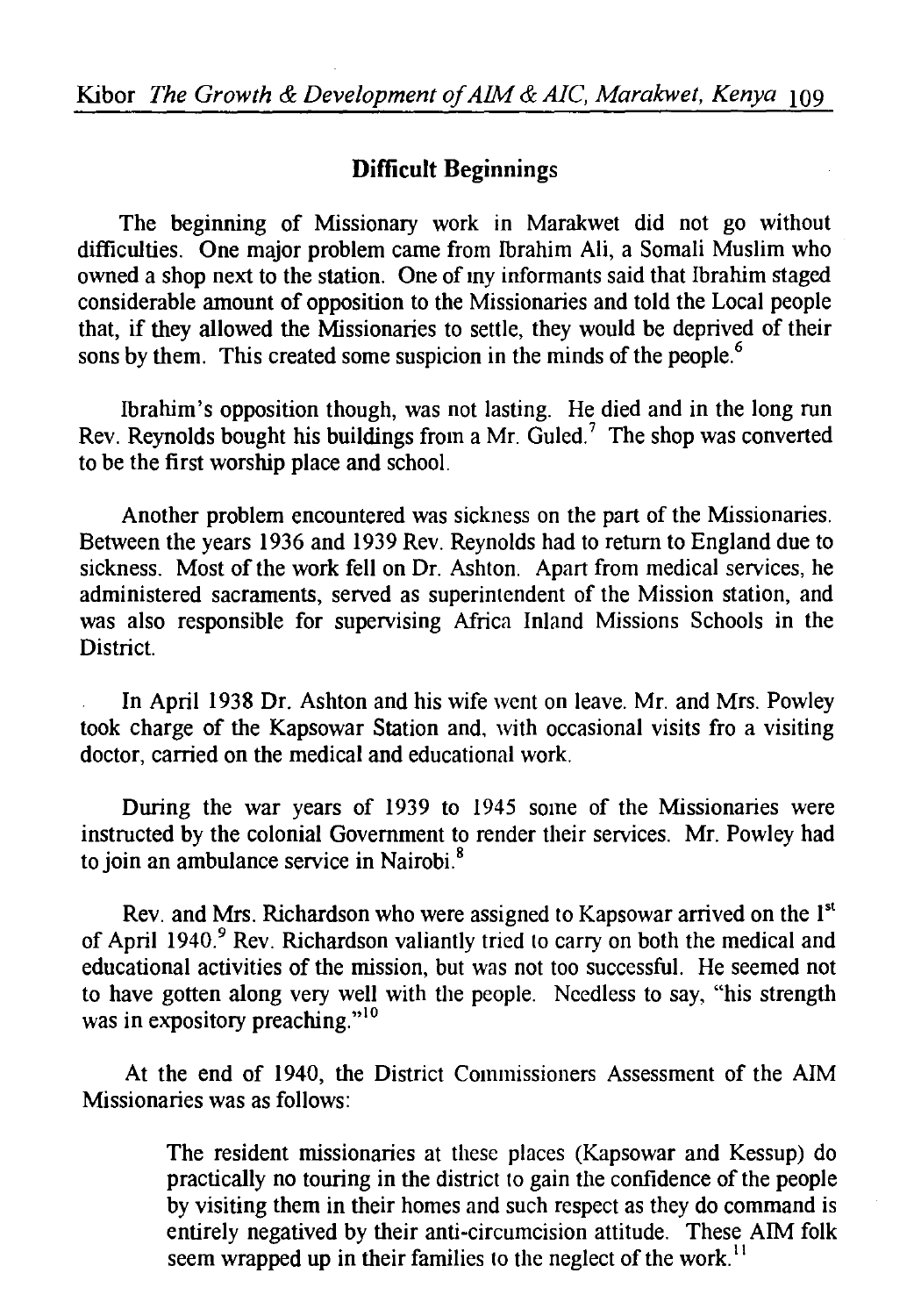In February 1941 Dr. Ashton joined the military service and a year later Rev. and Mrs. Richardson went on leave to South Africa. The station was thus left without a European.

Because of the irregularities of the Missionaries the Field Superintendent of the AIM suggested that "the Local Native Council take over at least the out-Dispensaries in Marakwet, i.e. Mokorro (Ngejer): Kobuswa (Katkook); and Sengwer (Kapcherop). $12$  This was not acted upon because the Lord honoured the work of missions by providing more workers.

In June 1943, Dr. W. B. Young and Mrs. Young arrived at Kapsowar. "Dr. Young was keen and energetic, thus bringing his work added qualities."<sup>13</sup> In March 1945 Miss Banks, a nursing sister joined them and four years later, Dr. Phillip Morris F.R.C.S. whose skill in surgery attracted many from near and far arrived.

Through the ministry of these two doctors, by the end of 1949 about seven African women were in training for nursing and there were five male dressers. Unfortunately, none of the nurses were Marakwet.

As far as maternity work was concerned, the women were dissatisfied when they were not treated according to indigenous custom, and when attended by uncircumcised women. A missionary nurse at Kapsowar in later years expressed this fear when she wrote:

> Before I came here one of the leading thoughts impressed upon me was to get near the people, learn to live as they live. think as they think, do as they do. Yet now I could not help thinking to myself, what have I in common with them? ..... Circumcision and marriage are the marks of an adult. I am but a child in their estimation.

Many of the Marakwet women, therefore, resented coming to the hospital for delivery because of this traditional custom which is deeply rooted in them.

There is no way the Mission could provide needed workers for them because there were no trained Marakwet women or men. With time. this resentment died as Christians increased.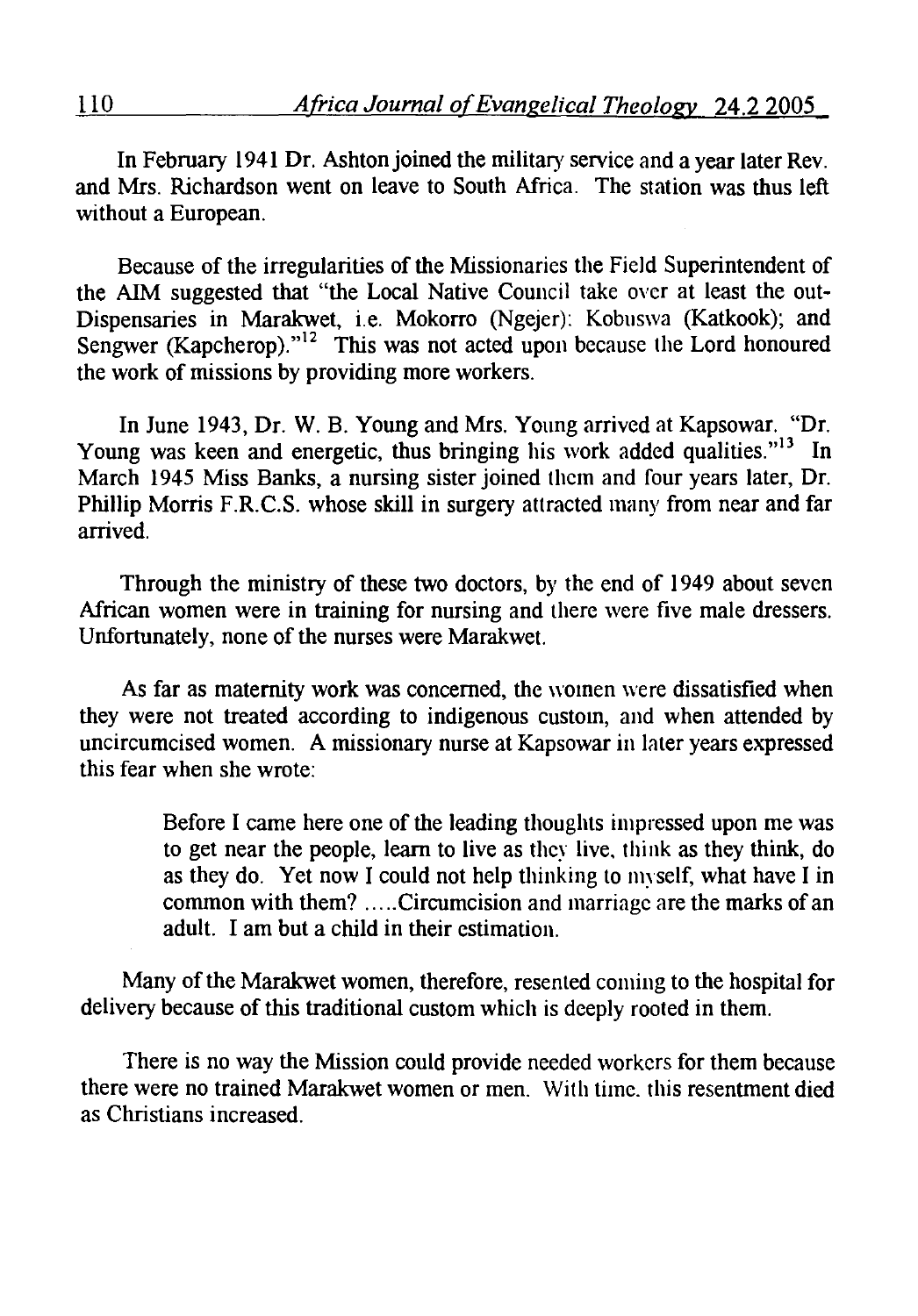## **Expansion of the Church through Medical Work**

Church development in Marakwet cannot be spoken of without the mention of medical work. The following principles suggested by the British Home Council as pertaining to medical policy helped to advance the Africa Inland Church in Marakwet. The policy stated:

Jesus went about .... Preaching the Gospel ...... and healing the sickness. (Matt. 9:35).

(a) In obedience to our Lord's command to heal the sick as well as to preach the Gospel, medical work was instituted within the framework of the Africa Inland Mission as an integral part of its mission.

(b) The purpose of this branch of the mission's activities is to propagate the Gospel of our Lord Jesus Christ, to demonstrate the love of God by healing the sick and relieving suffering and to disseminate the knowledge of hygiene throughout villages.

c) The spiritual contribution, an opportunity for Christian witness which medical work affords, cannot be too strongly emphasized and must never be lost sight of. This is assumed as a predominant factor in the mission's policy for its medical work. <sup>14</sup>

Dr. Ashton , and later Dr. Morris, saw Marakwet as ''an ideal setting for a community health programme with a well established hospital base and wide contacts with the populace through a strategically placed chain of dispensaries."<sup>15</sup> These dispensaries would serve as centres of witness to the Gospel. This dream was realized. Presently, Kapsowar hospital is the established base with over ten dispensaries scattered all over Marakwet. The Gospel is shared in all these centres before the people are treated.

Dr. Richard Stanley Lindsay, who took over the Mission hospital at Kapsowar in November 1953 when Dr. Morris went on furlough, extended the work even further. He traveled far and wide, ate with the people, slept in their homes and spoke the language fluently.

The District Commissioner in his Annual Report commented: "The AIM medical officer, Dr. Lindsay, continued to do sterling work in the Northern areas. Due to lack of adequate roads (and a natural predilection for walking) most of his safaris are carried out on foot and his energy is most commendable."<sup>16</sup> In the following year he wrote: "Tribute must be paid to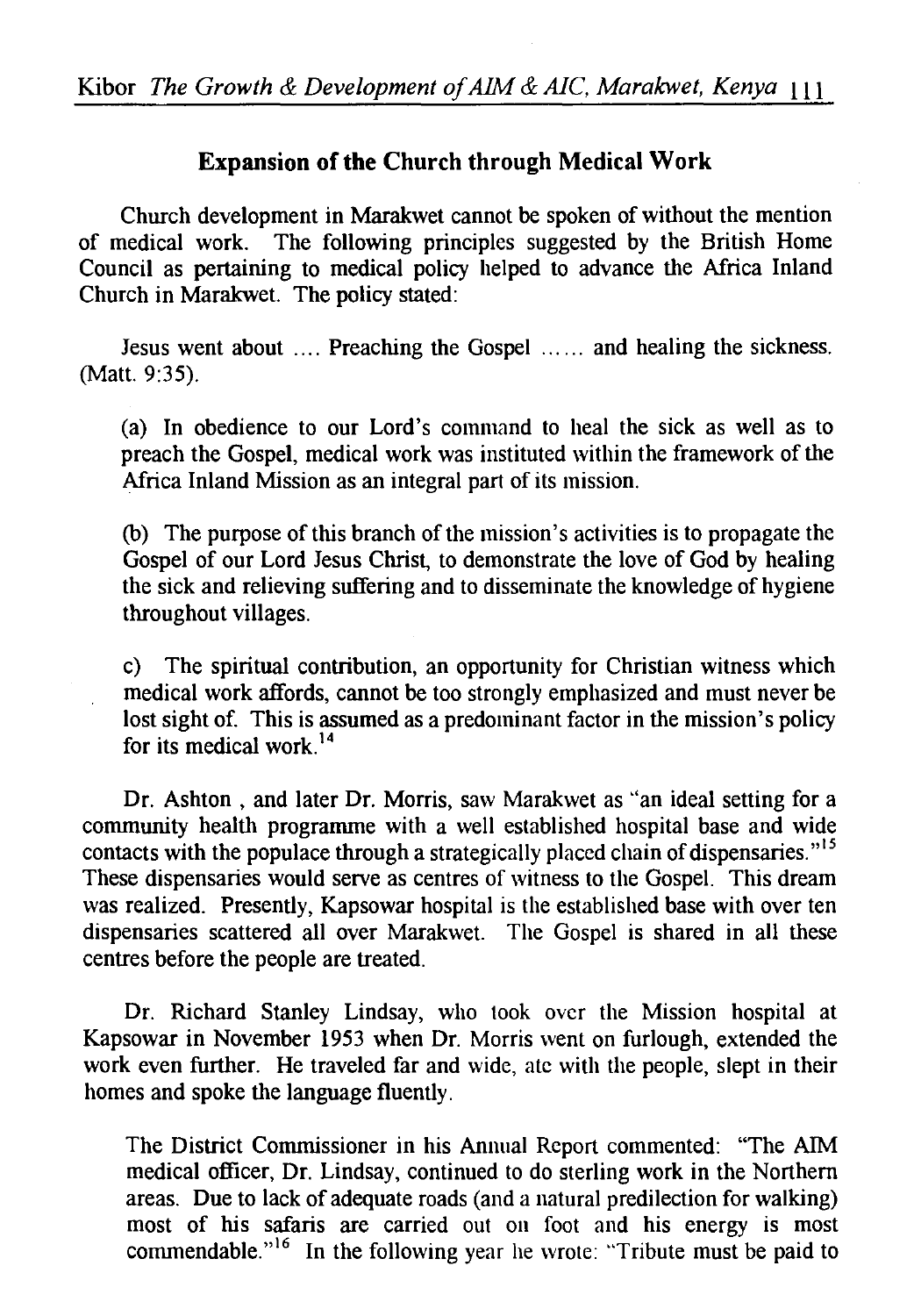Dr. Lindsay who is obviously a most efficient and hardworking medical missionary."<sup>17</sup>

Dr. Lindsay would travel from Kapsowar to Ngejer, a distance of about twenty five miles, minister to the sick, and preach the Word, then, stay overnight., The following day he would walk on foot to Kisigiria, then Baroko and finally Liter (a distance of about 42 miles from Kapsowar). From Liter he would go to Tot, Kabetwo, Chepkum, Koitilial, Kapseu, Chebara and finally Kapsowar. $18$ 

Rev. A. R. Checkley did some of their trips with Dr. Lindsay especially in the early months of 1954 to encourage the few believers and witness to nonbelievers.

Other than medical work, Dr. Lindsay was also a gifted preacher. He administered both baptism and Holy Communion.

Mrs. Lindsay was a gifted Bible teacher. She taught and discipled most of the Marakwet Christian ladies who lived around Kapsowar. Other notable characters who combined both medical skills with church ministerial skills included Miss Ruth Buckingham who excelled in Sunday School teaching and serving as a pianist at AIC Kapsowar. Miss Kileen Manhood was remembered for her ability in training the nurses. Her warm personality won the hearts of many nurses. Miss Grace Saunders had great capacity for organization and getting the hospital neat, tidy, and running smoothly. Marakwet women still remember her services in their fellowships.

It is evident that wherever a dispensary was built, a school was also built and one of the classrooms was used as a place of worship.

In conclusion, the primary object in medical work was the spread of the Gospel to those not easily reached by other means. Medical work provided contacts and opportunities. However, for this to be achieved the professional side of the medical work needed the backing of the organized church, and the support of lively evangelists in team effort. Kapsowar lacked this because there was no organized church nor trained evangelists. [Yet, on one hand the early converts with their limitations were used by the Spirit of God to witness to those who came for Medical treatment.]

In his report to the AIM medical committee Dr. Morris noted: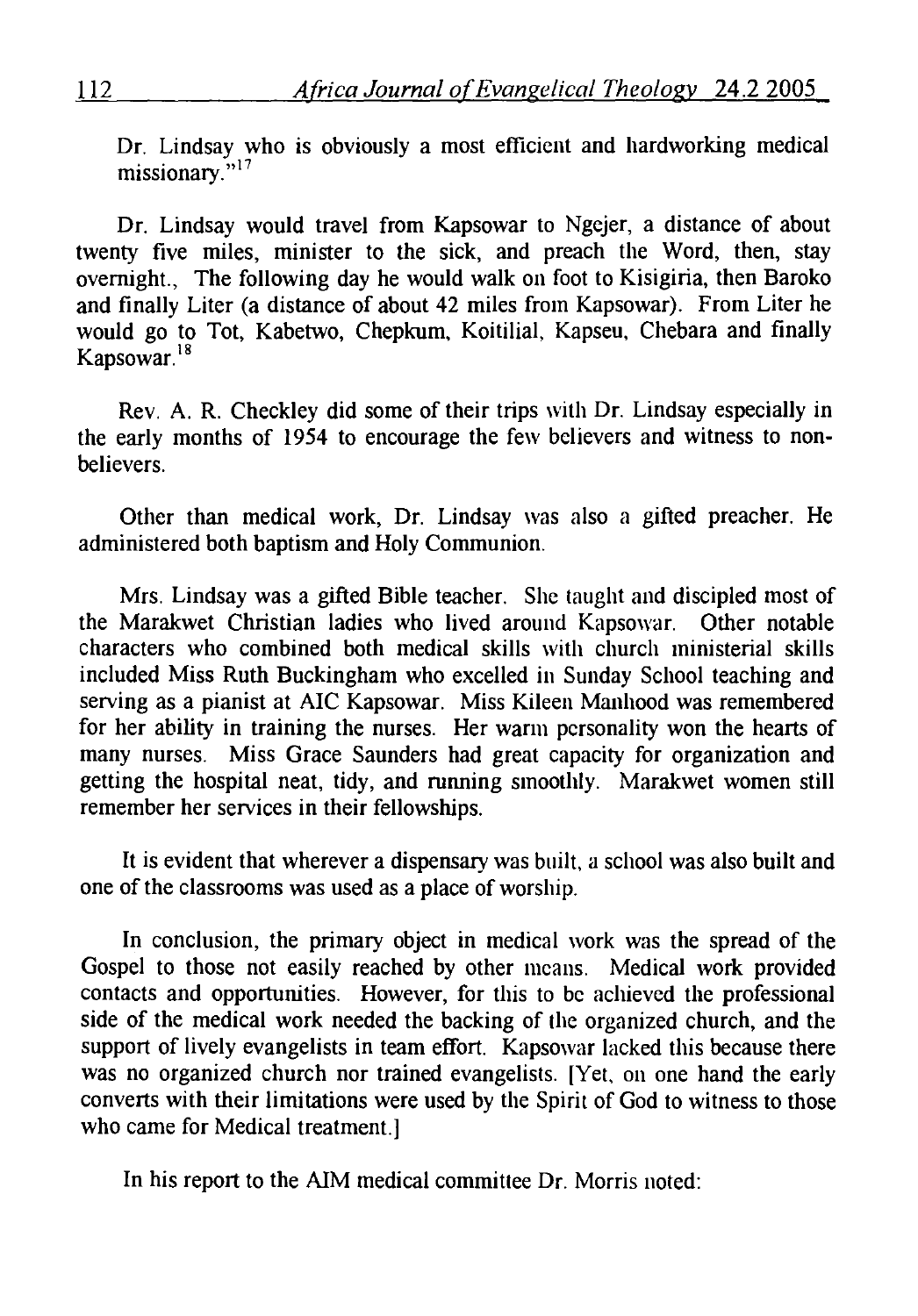An African Christian who has received training at Kapsowar Hospital is in charge of the dispensary. He is encouraged to have his wife and family with him and living in the midst of the heathen people of his tribe; he has the opportunity daily of preaching the word and healing the sick. The success of these very isolated areas depends upon the individual African  $-$  his spirituality and his ability. For the most part the dispensers have been a very low standard educationally and in training and whilst they have all been Christians, prolonged isolation and lack of fellowship with other Christians have often resulted in ineffectiveness<sup>19</sup>

He advised on having refresher courses and periods of special Bible studies for them.

# Expansion of the Church through Education

Before the arrival of the AIM Missionaries, there were no education facilities available in Marakwet. The District Commissioner's annual report of 1924 makes this clear: "There are no educational facilities whatever provided for the Marakwet, a deplorable state of affairs in a tribe which is being fully taxed and showing signs of wishing to advance.<sup>"20</sup>It was only in the year 1927 that the first school in Elgeyo/Marakwet District (Government African School Tambach), was built. It is reported that this demand came from small boys who forced the elders to agree to it. They stated that all other tribes had schools but that Elgeyo/Marakwet had none and was thus at a disadvantage. This request was not granted by the Hon. The director of Education. Later, when accepted, the following objectives were set:

> The objects of the school are to provide technical education for 30 Elgeyo and Marakwet pupils a year. Reading and writing are to be looked on as necessary evils and natives are to be educated with a view not to their being learned clerks capable of signing work tickets but artisans useful both in their own reserves and to the colony generally.

> It is purposed to try to use and improve first the materials and methods at present existing in the Reserve. For instance as the natives all keep bees it is hoped to introduce through the school better and more economic bee hives, to foster the bees wax industry and to obtain a sale for good honey. $21$

This view was later changed because E. B. Hosking in the year 1931 reported that the school provided the "three Rs" and in addition a five year course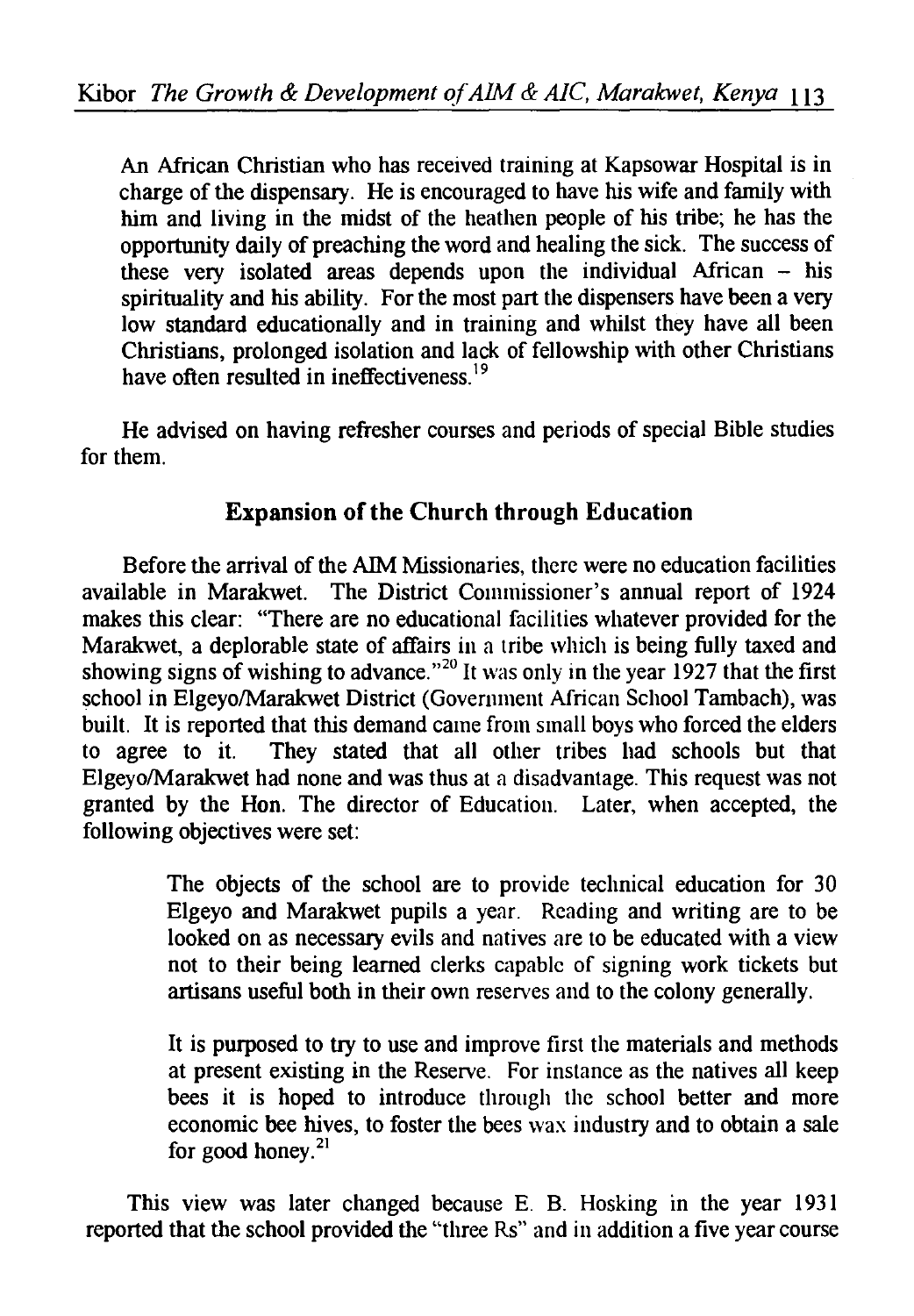in masonry and carpentry, the final year being spent at Kabete (Native Industrial Training Depot).<sup>22</sup>

In the year 1934 the AIM proposed to set up an elementary boarding school t Kapsowar, to feed Tambach  $(G.A.S.)$ , and Kapsabet  $(AIM)$  where they proposed to specialize in training teacher evangelists.<sup>23</sup> The mission succeeded in launching this department. They began with a boys' school and later a girls' boarding school. The teachers included Mr. Joel Arap Chemibei together with his wife Jane, who had been sent by the Nandi District Church Council to open up work in Marakwet. He engaged in evangelistic work and held a small school in his house. His support came from the Nandi Church. As outreach ministry took most of his time, Reuben Arap Seronei and his wife Rebecca also from Nandi took over the education work.

The time table ran from  $1:30$  p.m. to  $4:30$  p.m.. The subjects taught were reading and writing. A little history, geography and gardening were introduced by Reuben.<sup>24</sup> Reuben later developed some problems and misunderstandings with the Missionaries at Kapsowar. The Nandi ciders discontinued him from working with the Mission because of "fighting with all missionaries at Kapsowar and refusing to say sorry. Secondly for supporting those who wanted to break away from AIM. The elders used the following Kalenjin idiom: 'Kimwa chi kole magiume sasurwet ye maen kebet'. (It literally means, 'one cannot take a shelter under a banana plant, when the rain stops he cuts it down)." They lamented that AIM had helped Reuben in many things but now has turned against her.<sup>25</sup>

When Reuben left, the first Marakwet young man. Samuel Chepkarmit took over. He taught until 1942 being replaced in turn by Daudi Kisang and George Kendagor. Daudi left Kapsowar for Ngejer and later opened Kamogo School. In 1937 Miss Halliday was appointed to Kapsowar in connection with the girls' work on the station.<sup>26</sup> By the year 1939 the school numbers in Marakwet were about 50 which included 8 girls, some of whom attended daily from their homes.<sup>27</sup> The District Commissioner commended the Mission for spearheading female education.

In the year 1941 the Local Native Council granted a site at Sinon near Kapsowar to the Roman Catholic Mission for a new out-school despite protests of the AIM at Kapsowar. The District Commissioner "considered that a little competition would be a healthy thing especially as the surrounding population cannot muster even 1% of literate Christians.<sup>28</sup>

By the year 1944 the District Commissioner stated. "'the people of the District are certainly becoming much more desirous of education, but the position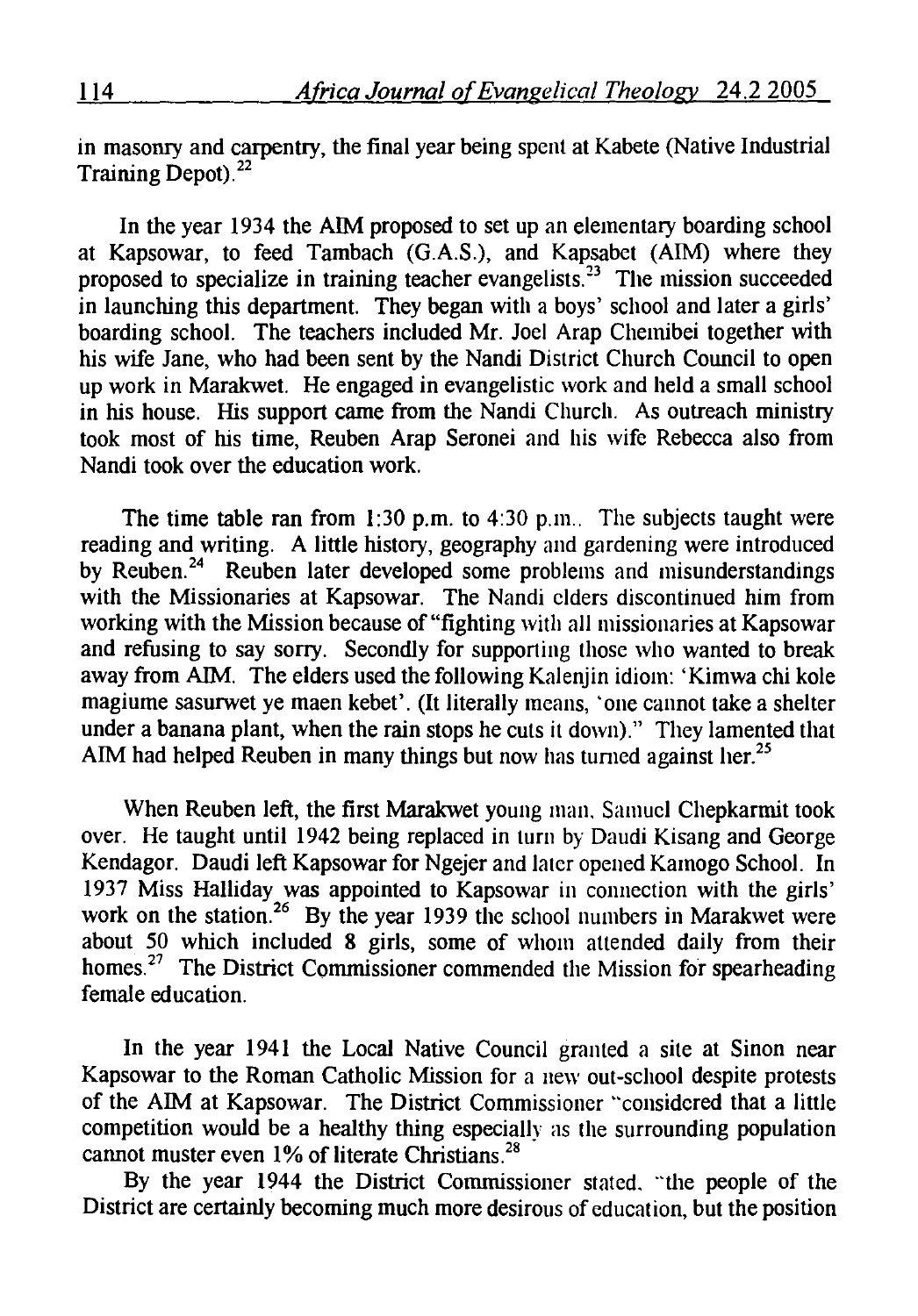By the year 1944 the District Commissioner stated, "the people of the District are certainly becoming much more desirous of education, but the position has been gravely prejudiced by the cessation of any teacher training by Government throughout the year."<sup>29</sup>

Two years later, a teacher Mr. Job Birech who witnessed to several students at Government African School Tambach. left for Kapsabet after 16 years of faithful service at Tambach. The first Marakwet com·erts. Mr. Samson Chelanga and Mr. Joshua Chebobei, who were baptized in 1932. were his students and fruits of his witness 30

AIM Kapsowar by this year had eight out-schools most of them attached to a dispensary. All these schools were lower primary except one full primary School at Kapsowar. Ismael Koimur, a first class Marakwet teacher, introduced English at Kapsowar Primary School.

Education of girls at Kapsowar was basically to prepare them for marriage. The mission felt that "the Christian African home is the corner stone of Christian civilization in Africa."<sup>31</sup> Because of this the Mission sought to teach and train the girls so that they could found Christian homes as the wives of their evangelists and Christian men.

R.V. Reynolds emphasized the importance of the home. He quoted Abraham Lincoln who said, "all that I am or hope to be I owe to my mother." Napoleon also when asked what France most needed. replied, "mother." Africa therefore stands in great need of Christian mothers and Christian homes, for she will not rise above the level of her mothers. $32$  The mission took this challenge and paid special attention to the winning and training of women and girls through village work and girls schools.

The girls' school, the courses taught other than the Government approved course of studies included "mothercraft, dressmaking. spinning, weaving, and home management."<sup>33</sup> These courses among other things brought many girls to the Mission Station. Mrs. Richardson gives another major reason that brought girls to the station:

In Marakwet the girls found that they could not live pure Christian lives in their home and they came to us for protection from the cruel and filthy initiation rites. Often when they come on the station it is very hard for them to resist the angry threats and curses and other forms of persuasion adopted by their parents and relatives in order to make them undergo the rites.  $34$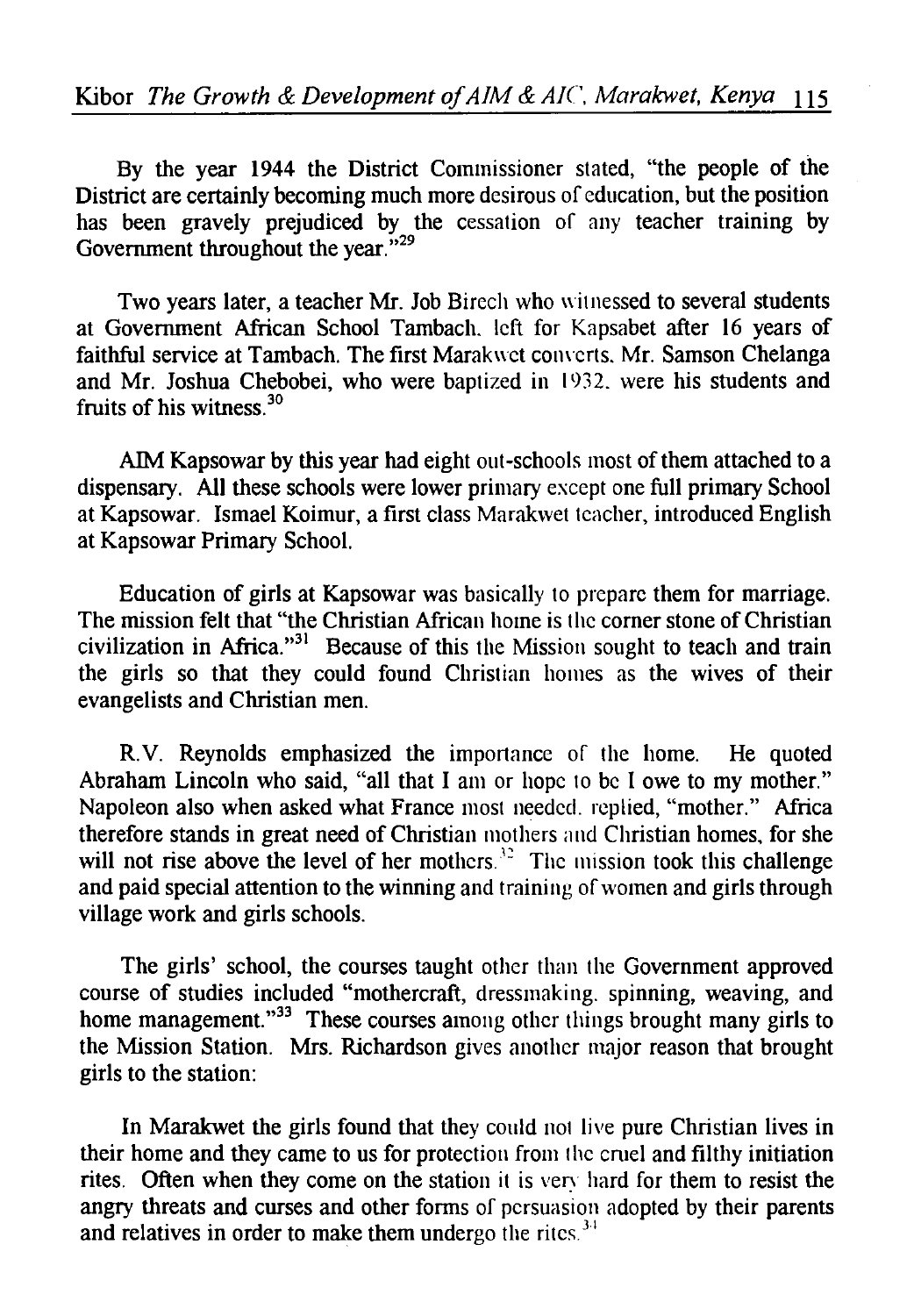In interviewing two mothers and especially one who ran to the station because of the above traditional rite, I found that they concurred with what Mrs. Richardson has written. This particular lady went through terrific persecution. Her father and relatives came with bows and arrows to threaten the Missionaries if they would not allow their daughter to accompany them back home. Her mother also came to persuade her and when she refused, threatened to go and curse her by wrapping ashes on her breasts which she sucked and her thighs which she sat on. Because of her strong faith she told her mother that "such curses have no power over her again. The one who is in her is stronger even than the curses.<sup>35</sup> She was later married to a Christian young man and has since been one of the key women leaders in the Marakwet Church.

As late as 1958, it was difficult for the Marakwet girls to receive parental consent to go to school. Mrs. McMinn said of those in the school:

> The majority of these girls cannot go home for holidays as their parents are against their coming to school. Three girls had to hide in our home while angry relations stormed around outside trying firstly by persuasion and then by pleading and finally by threats to make them return home. One succeeded on the second visit.<sup>36</sup>

Inspite of persecutions faced by the girls. solid and sure Christian foundations were laid in them for the upbuilding of Christian character and the establishment of the Christian home. The Mission succeeded in this training but not to the extent of achieving their objective of establishing Christian home. Mrs. McMinn noted this problem:

> One factor is that there are fewer Christian men than girls in this tribe, so if the girl has had no offer of marriage. she can sec no alternative but to accept the one who her parents favour ....... In the ten years that I have been acquainted with the work at Kapsowar. ten girls have had a Christian wedding out of a possible three hundred or so who have been in the home for varying lengths of stay.<sup>37</sup>

A good number of those who went through the girls' school did not have it easy especially when married to nominal believers or non-believers. Two examples would suffice here.

> One young woman married in the church started her married life with fair prospects but after a year or so her husband started backsliding and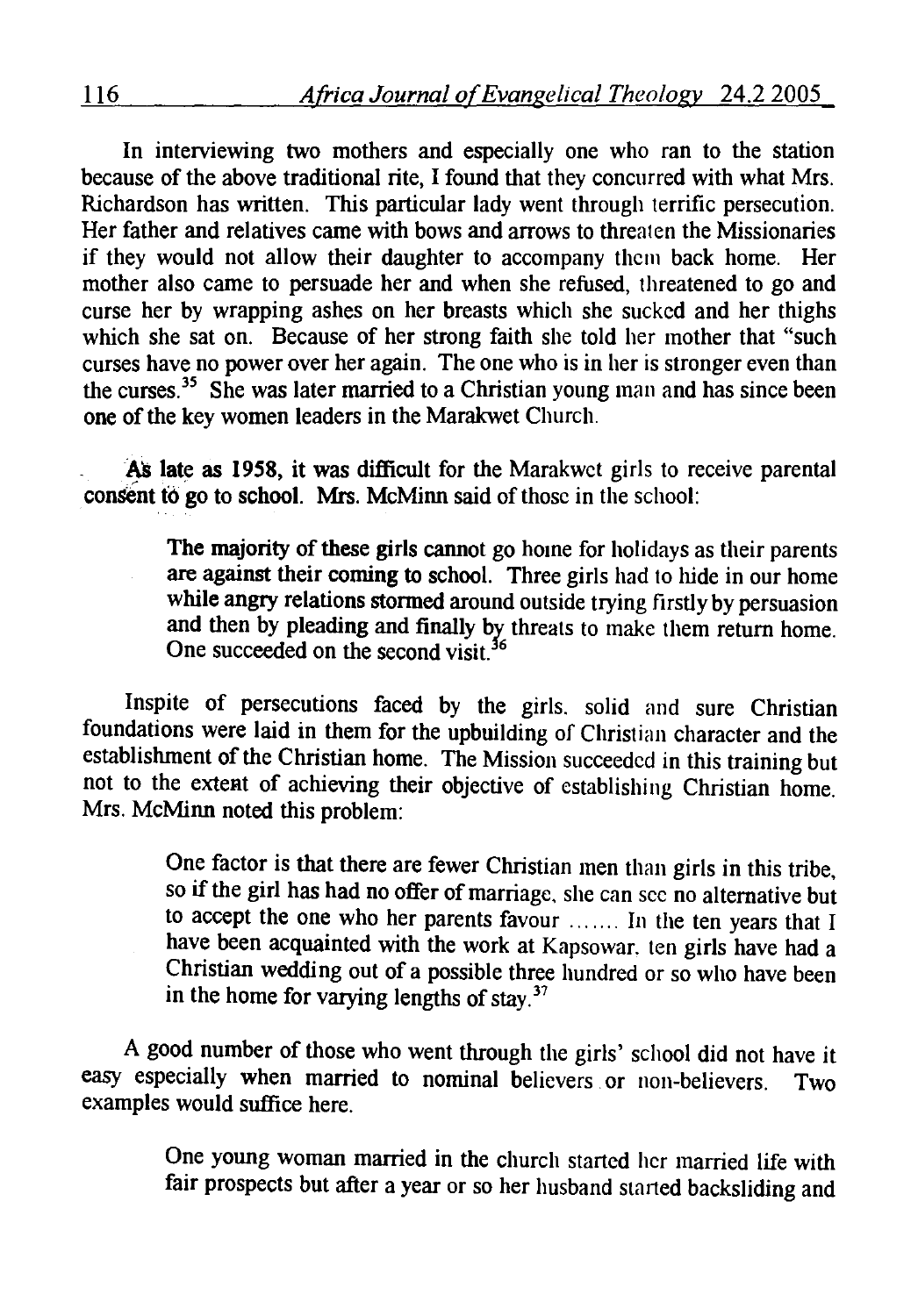going back to the older way of life, and recently he has threatened to kill her because she protested at his taking a second wife.

Another woman was mistreated by her husband: the chief fault he had to find with her was that she had only given birth to girls and no boys!<sup>38</sup>

Such marriages would deprive the home of love. purity and joy. I feel that the Mission and the church should have emphasized the training of the boys as they did for the girls. Their outreach ministries should have been directed towards the men and boys because often women are easily reached. To date, there are a number of local churches in Marakwet without male leadership. Some older folk see the church as being for young children and women. It would take time to erase this from their minds.

Needless to say, the Marakwet Church is blessed with strong Christian women, attribute to the Mission.

In the year 1962 the Marakwet Church Leaders felt that it was time for a Boys' Secondary School to be opened in the division. One of my informants said that some of the missionaries were against it. He quoted one who said "Marakwet children have no need for further education, they should be satisfied with the primary education they are receiving and the manual jobs they are doing."<sup>39</sup>

Other Missionaries, for example Mr. McMinn and Mr. Pinaar helped to promote the School.

Chebara was chosen as the site. The ground had literally been prepared by the foresight of the church leaders. Members of the Christian community moved away from the original settlement to leave the site clear. With the discontinuance of the Primary Boarding School at Kapsowar there were buildings available in which the High School could be accommodated for the first two years of its existence, 1965-1967, until new buildings were erected at Chebara.

Similarly, in 1972 the same buildings at Kapsowar were again used for the beginning of a Girls' High School. It was the wish of the Church that when the Girls' School was vacated, perhaps the next use for it would be as a Church Conference/teaching center. This never materialised because Kapsowar Hospital occupied them.

Out of the AIM Schools came our first traders, teachers, chiefs, members of Parliament, doctors (recently), etc. Most of these people were nurtured and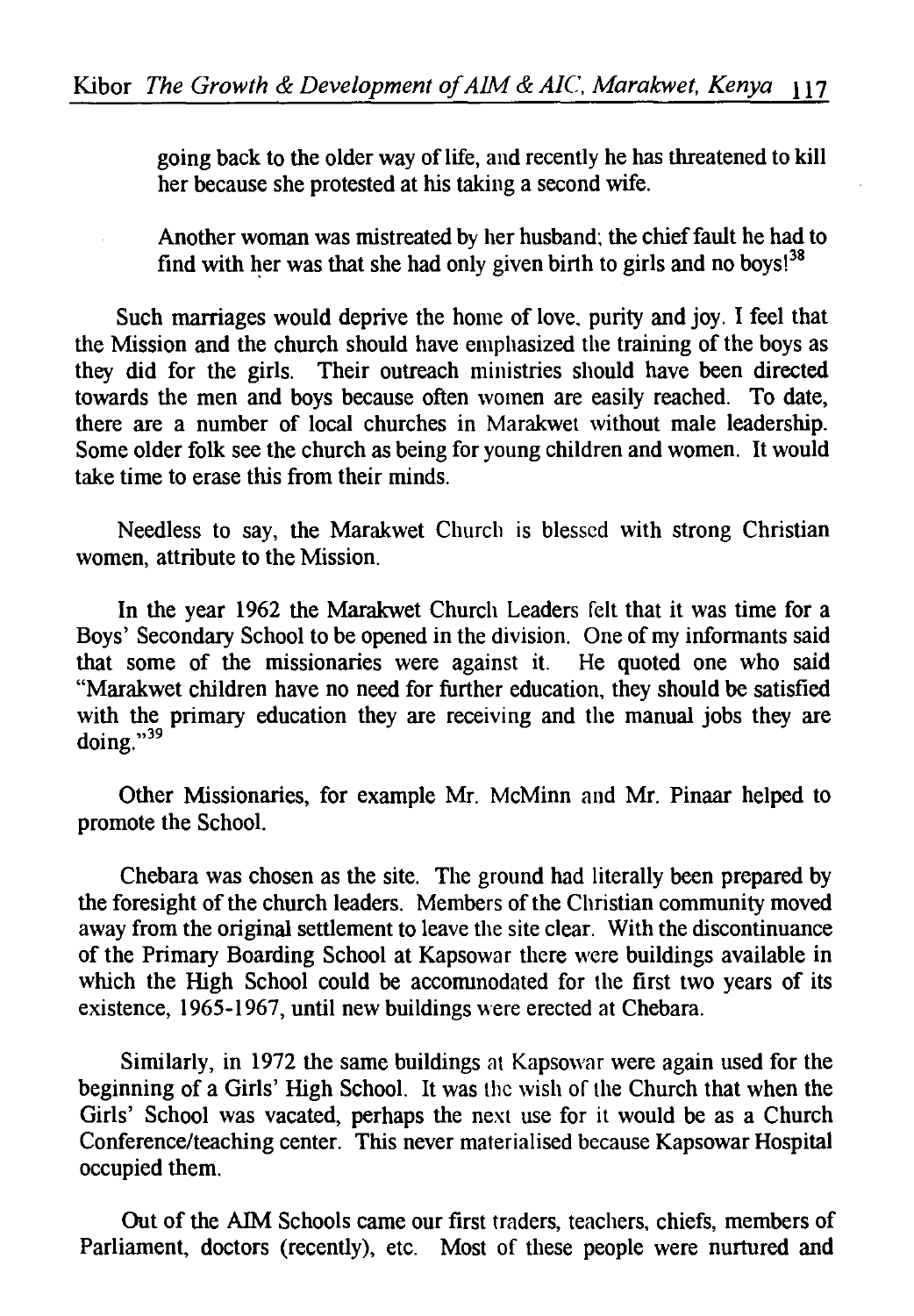trained in the Mission Schools. The most saddening thing however is that, quite a number of them are out of fellowship. The greatest problem especially among the men is marrying a second wife.

The first converts especially those baptized prior to 1945 seem to have withstood the above temptation. Out of the twenty one baptized members, three yielded to the temptation.<sup>40</sup> The number of those who left the fellowship increased later.

Other than the issue of the undiscipled believers, several members of the Church came out of the classroom, for example the first baptized Marakwets Samson Chelanga and Joshua Chebobei, were students at Tambach Government African school in 1932. As stated earlier, Job arap Birch an AIM product who was teaching at Tambach, led them to the Lord. Two years later, Elijah Kilimo and Daudi Kisang students at Kapsabet Mission School were baptized and they brought the message back to Marakwet with the first Missionaries.

### Bible Training

Bible training was not implemented to go hand in hand with schools' education.

In 1937, "the Eldoret Field Council approved the suggestion of training boys who are not suitable for school teachers but who would make good evangelists. They recommended that, should anyone apply to the Mission who had no other qualification (teaching, medical, etc), that there is not only scope for such a person to train evangelists, but also the urgent need that such a work be started. In due course, he might open up a Bible School for this area."<sup>41</sup>

This did not take off the ground until the year 1950, when the Mission took the challenge seriously to start a Bible school. The Rev. Kenneth Phillips wrote:

The school will provide courses of intensive Bible study and practical evangelism for representatives for the five tribes in this part of Kenya, numbering about half a million people, all of whom speak the same language. These tribes are, Kipsigis, Nandi, Marakwet, Elgeyo and Tugen." <sup>42</sup>

The Bible School was begun at Kabartonjo. There were six or seven students in 1952 and all were Tugen. The academic standard for the 1952 class was Standard I and II, some of the students being taught the elements of reading and writing. This is quite startling because of the effort expended by the Church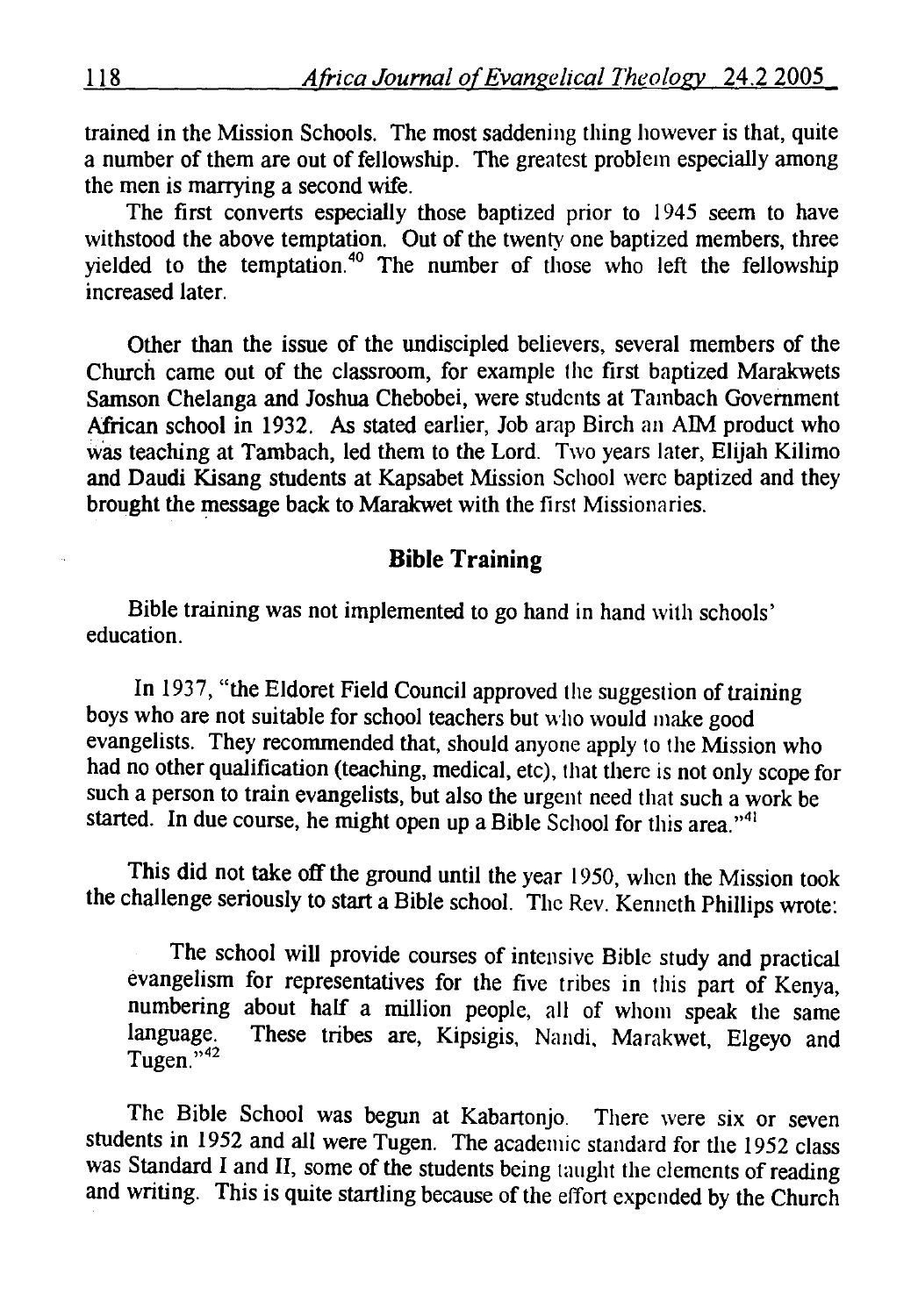and the Mission alike in Church work against that put by them into Schools. The Church leaders of the immediate future were not taken into consideration. The Church had no men who could cope with the new young learned Africans, especially those teaching or training to teach in Church related Schools. These teachers who were more advanced academically, looked down upon the Pastors, partly because a Pastor received a much lower allowance than a young T4, the bottom grade of a trained teacher.

Some individual Missionaries saw the need for Church leaders of depth and ability. They challenged the Church and the Mission to concentrate on building up training for Pastors and elders.

In February, 1954 Mr. And Mrs. E.J. Andersen were assigned to the newly opened Nandi/Kipsigis Bible School at Kapsabet. Mr. Andersen was to be the Principal.<sup>43</sup> The Bible School at Kabartonjo was closed down.

The first Marakwet ministers were sent to Kapsabet Bible School in the late fifties and early sixties. These were Loyei arap Talai, Esra, Samuel arap Yego and a lady by the name of Edith Jelimo. This first group did not last long in the ministry especially the first two. The lady did not complete her studies. Samuel arap Yego served the Marakwet Church until the year 1975 when he fell into sin and finally married a second wife. He was the first ordained minister in Marakwet.

The second group of Pastors who have served Marakwet faithfully to date includes Rev. Samuel Cheserek, Rev. Paulo Chepkiyeny, Rev. Edward Cheboi, Pastor Musa Chelanga and Pastor Stanley Misoi. Some lady workers included Irene Chesum (deceased), Rhoda Musa and Nancy Kendagor.

The third group included Mr. Joshua Kwambai (Sub-Chief), Rev. Joseph Cheserek, Pastor Joel Cherono, Pastor Daniel Clement, Grace Mariko (Mrs), Mary Chelanga (Mrs) and Truphena Chepkwony (Mrs).

The majority of the above workers completed primary education before joining Kapsabet Bible School.

In the year 1974 the Lord called the writer of this paper after completing High School to join Scott Theological College. being the first Marakwet to join the College. Since then the Lord has called other men and women.

The scope of this paper will not allow the mention of many others who have graduated from Bible Institutes/Colleges and are serving the Marakwet Church.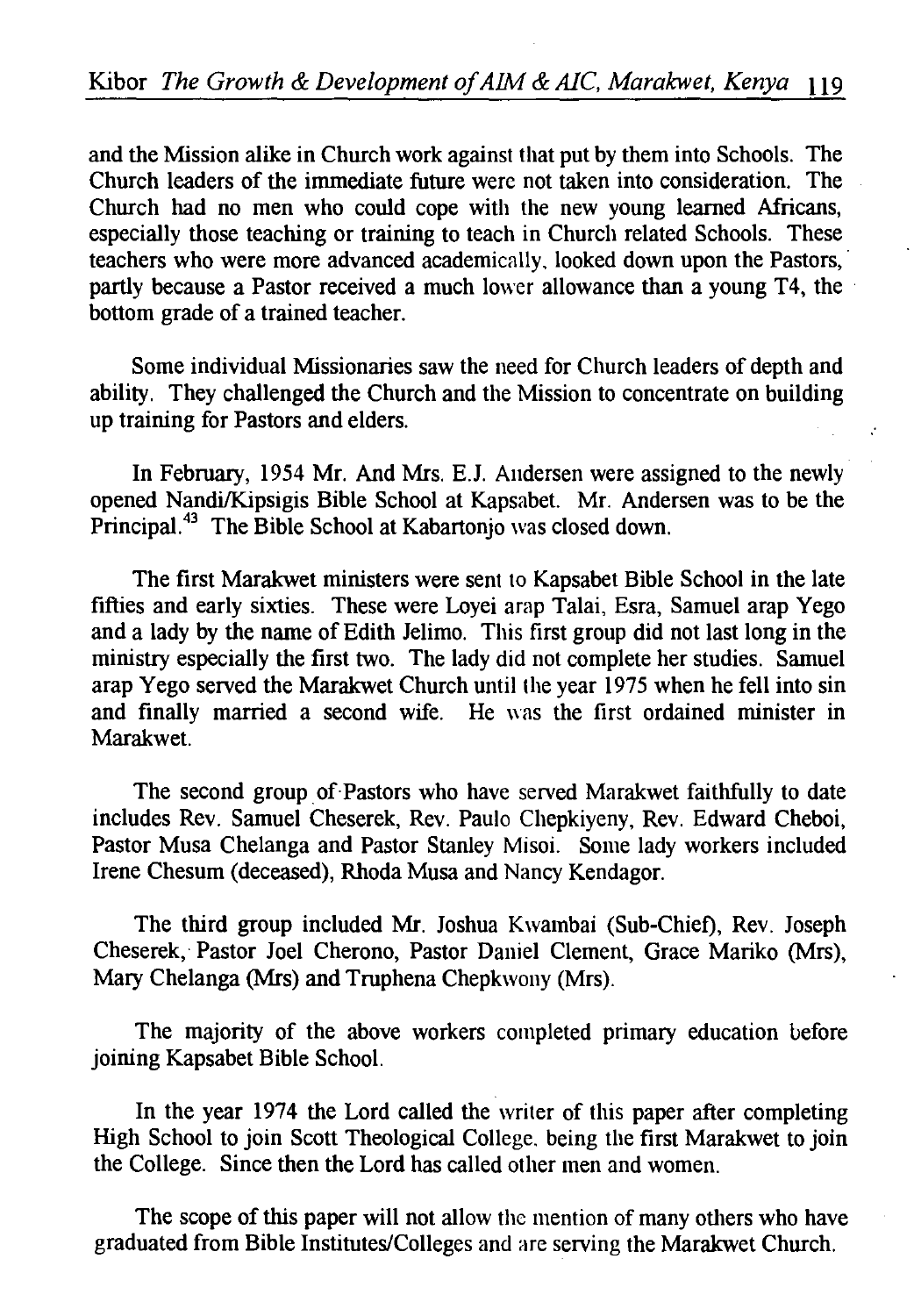In brief, I would say that at present, there arc over twenty workers serving more than seventy Churches in Marakwet.

Due to the shortage of workers, the Marakwet leaders are seriously considering opening an evangelist training centre. I was recently made to understand that an area of thirty acres has been acquired for this evangelists school.

## Early Converts

The rate of conversion in Marakwet was quite minimal. This discouraged a number of Missionaries to the extent that they referred to the tribe as "degraded". In twelve years, only fifteen Marakwets had been baptized. In 1944 Dr. W.B. Young wrote:

Mrs. Young and I both have felt for a long time that the Marakwet don't deserve the title "degraded". They are backward, certainly, but no more degraded than any other tribe in Kenya so far as we with out very limited example can use of the choice in the seed to the distribution of the complete can see ... They are cheerful friendly and show real care for their ildren.<sup>44</sup><br>11dren.<sup>44</sup>

He requested that the word "degraded" be erased from the annals of the Kapsowar work.

For the few converts, the step from traditional culture to Christianity was such a tremendous one that the young Christians had to go through a period of indoctrination.

Kapsowar Mission Station helped train the young converts in a spiritual environment. The Christians learned a new way of life (Christian culture) and education. In an annual report of 1945, Kapsowar was still likened to a little island of light in a sea of darkness. Nearly all the souls won for Christ were still congregated there. Over one hundred attended regularly on Sunday mornings. Regular preaching journeys were the order of the day. Two evangelists supported by the Church constantly traveled through the tribe, preaching the ipput<del>cu</del><br>'ord. <sup>45</sup>

For the new believers, the catechetical classes afforded a period of observation during which the Missionary could see whether the convert was completely divorced from evil traditional practices.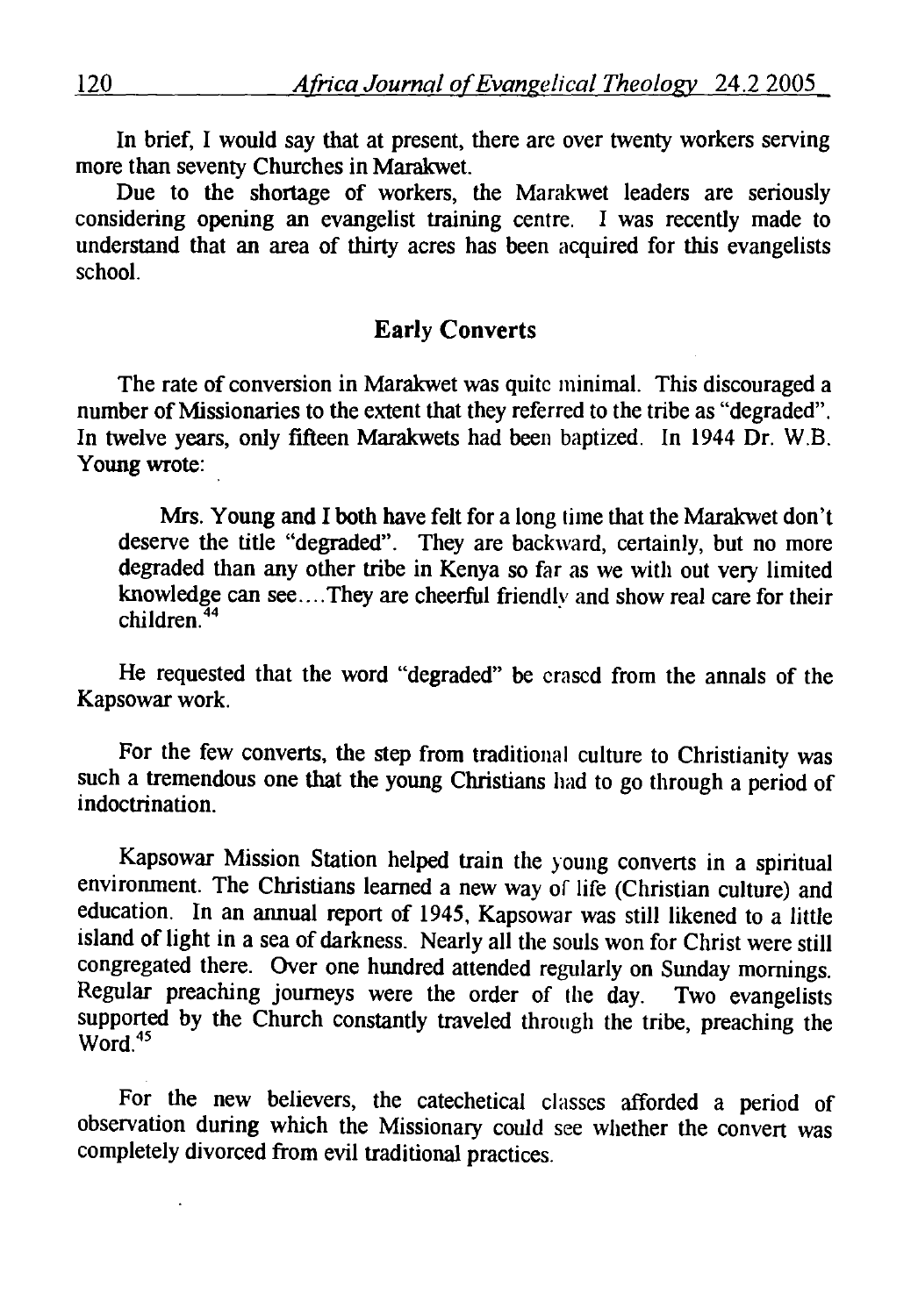The next step was baptism and being received into Church fellowship. The first baptized Marakwets were two schoolboys. Samson Chelanga and Joshua Chebobei both of Government African School. Tambach in 1932. Two years later, Daudi Kisang and Elijah Kilimo of Kapsabet Mission Schol received their baptism at Kapsowar. Their wives received theirs a year later. Other notable characters were Abraham Ngelech, Isaiah Cheptoo, Solomon Cheptoo, Joseph Kipkore, Philip Chepkong'a, Zechariah Kimosop, and Job Kibor (1937); Ezekiel Chebet (1944).

In the early stages of the Church, the Missionary was the prominent figure. Later he appointed elders. The first recognized ciders of the Marakwet Church were Mr. Daudi Kisang, Mr. Joshua Chebobei and Mr. Job Kibor.<sup>46</sup> As these elders and others grew in grace and the knowledge of the Lord. they began to share with the Missionary the responsibility of governing the Church.

Preachers, teachers and dressers (dispensers) were chosen from among the elders. Mr. Job Kibor and Zechariah Kimosop. were paid by the Church to minister in Kapsowar Local Church and visit the surrounding villages to share the Gospel.

Mr. Job Kibor heard the Gospel message for the first time while serving a jail term at Eldoret Government Prison. but never responded to it. A year or so later after his release, he came to Kapsowar with a small herd of goats to seek a permit from the Missionary who was responsible for issuing passes to those who wished to journey from one district to another to sell or move goats or sheep. The Missionary requested him to stay at Kapsowar for a little while to learn how to read. He further promised him work to do and pasture for his goats. Mr. Kibor agreed and thus began learning how to read. It did not take him long to know the alphabet and join the letters together. As soon as he mastered these he requested the Missionary to allow him to continue his journey. He took with him the book of Genesis and the new Testament text in the Nandi language. Mr. S.M. Bryson writes that:

Night by night he lit his crude lamp. a small piece of wool for a wick floating in oil in a half gourd, which gave just enough light for him to read by. He read of Abel, the good man. and of Cain, the murderer. and conviction came to his heart. As he read the New Testament especially Matthew 11:28-30; he believed and surrendered his life to the Lord.<sup>4</sup>

No sooner did he surrender his life to the Lord than he began moving around preaching the things which God had revealed to him. The Missionaries saw the potential in him and thus enlisted him both as a preacher and an evangelist. He had a good reputation as a man of faith, a man of the word and a man of prayer.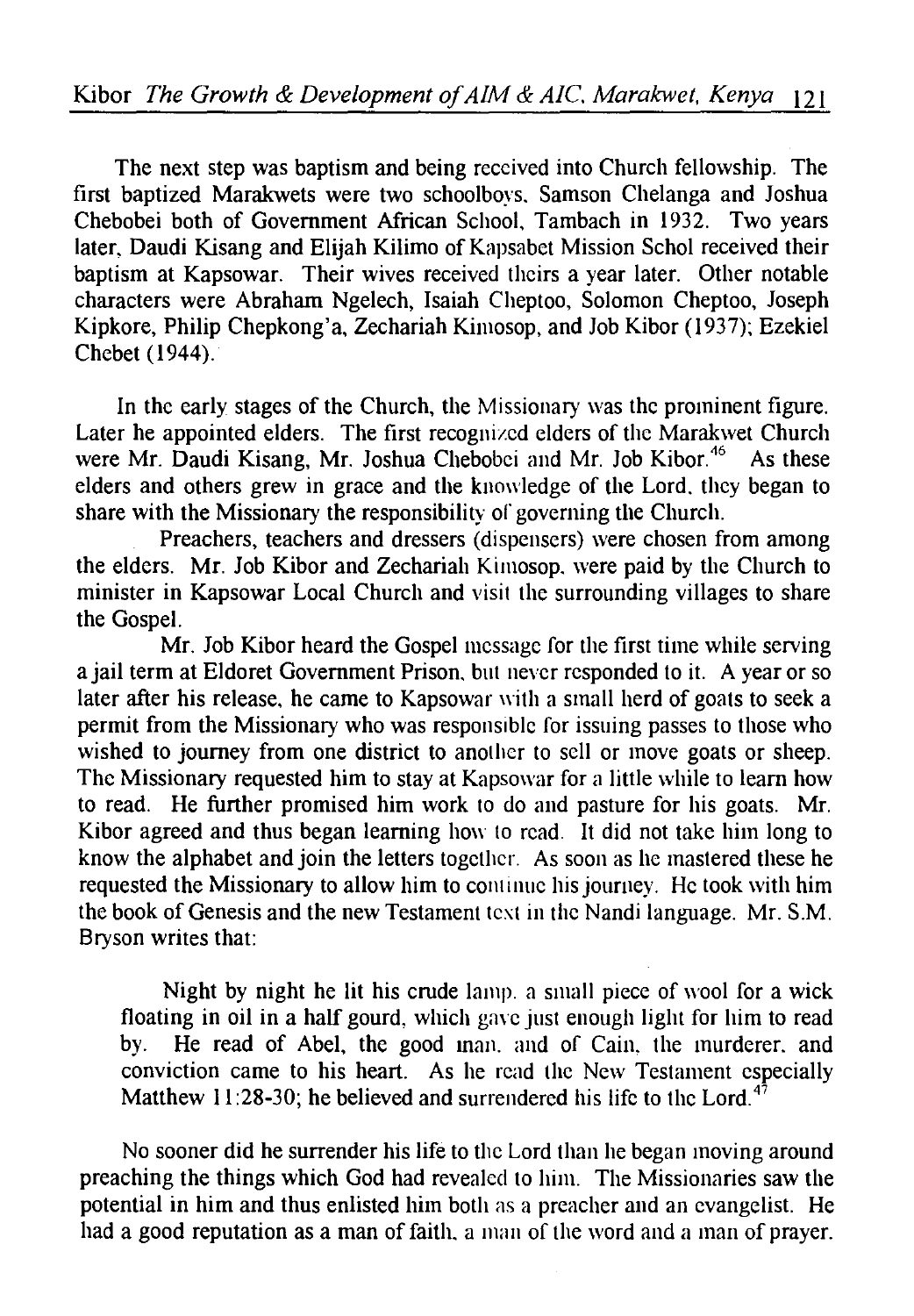He imitated the Lord Jesus Christ in his loving spirit; he thought, spoke, and acted in a kindly manner.

As a preacher, Mr. Kibor gave very powerful messages full of illustrations and idiomatic expressions. He rebuked those who claimed to be Christians but did not show it by their actions.

His home became a place of refuge for those young Christians who fled from their homes because of being forced to undergo traditional initiation rites.

Though Mr. Kibor and his wife had no children of their own, their home was always full of young people. The testimonies which were given at his funeral by those who passed through their home bore witness to this.

The temptation to marry a second wife because of not having children by the first one never moved him from his faith.

The Marakwet Christians are grateful for having a church father that they can emulate. Mr. Kibor is not the only Marakwet elder that we can talk of. Others included Elijah Kilimo a dispenser and a preacher: Ezekiel Chebet. a teacher and a preacher; Daudi Kisang, a teacher: Samson Chelanga and Joshua Chebobei, carpenters and preachers; Abraham Ngelech, a dispenser and preacher, and a few others who are still faithfully serving the Lord in spite of their old age.

In these early days the Missionaries did all the baptizing of converts and presiding over the communion table. It was not until the mid sixties that this ministry began to be shared by the Marakwet pastors.

As earlier stated, the council of elders was born in 1939 but it took the Mission about twenty years to transfer the offices of Chairman, Secretary, and Treasurer to the Marakwet leaders. It was in the vear 1958. that Mr. Joshua Chebobei was elected the Chairman, Daudi Kisang, the Treasurer, and Henry Cheboi. the Secretary of the Africa Inland Church. Marakwet District Church Council.

#### **Church** Extension

The development of outreach work was a feature of the work based on Kapsowar. All Marakwet Christians as stated earlier congregated at Kapsowar Mission Station. Several of the early believers interviewed, praised the Calibre of the fellowship enjoyed. They ate together, visited one another, helped one another and worked as children of one parent. Their unity helped quell opposition from non-Christians. These early believers met in the Church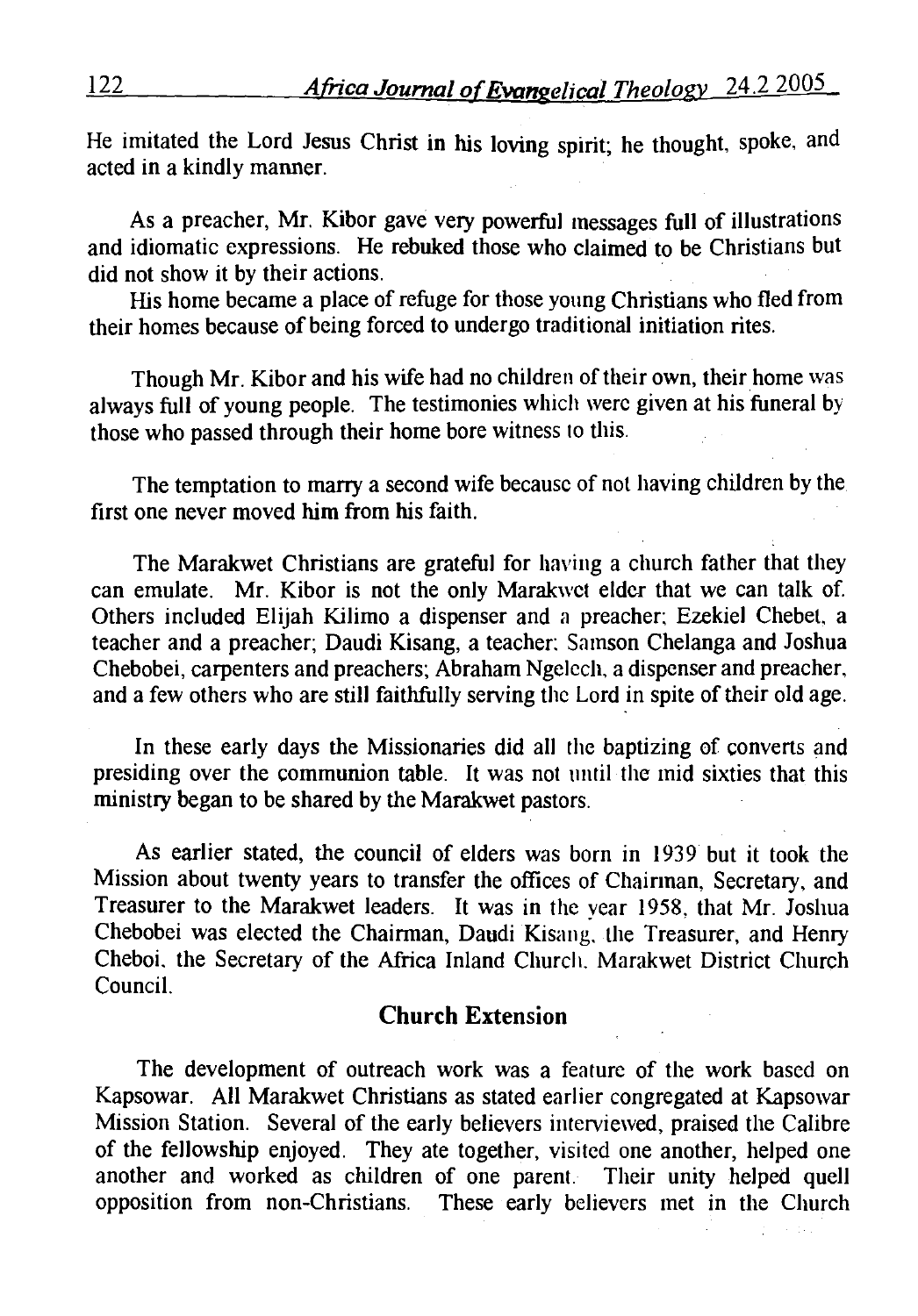building every morning at 6:00 a.m. for prayers. On Sundays some went to surrounding villages to share the Gospel. Sunday afternoons were used for sharing prayer requests, testimonies and praying for other Mission stations using the AIM prayer letter.

As far as Church extension is concerned. the policy in Marakwet seemed to have been - build first a dispensary, or a school and run the Christian work from these. Teachers and dispensers (dressers) were to do their regular work of teaching or healing and then serve also as evangelists and preachers during the weekends.

A Missionary with a vision (Mr. Maxwell) told the congregated believers, "It is good for you to separate or disperse because the number of believers was growing large and the Talai people who lived around the Mission station feared that their land might be taken. They constantly fought the Christians." <sup>48</sup>

The believers positively responded to it. Some of them e.g. Samuel Koilege. Kimuron Arap Tolkos, Ezekiel Chebet, Josiah Kipsarno Arap Yego and Marko Meng'ich moved to Chebara. A site for a school was granted to them. All Christians from Kapsowar went for a week to build the classrooms and a teacher's house. They slept in the open under a bush at night. The ladies slept in a nearby home.

While the men cut the poles and built the houses, the ladies cut the grass to thatch the roofs. Mr. S. Chelang'a remarked. "because our fellowship was great, no one complained."<sup>49</sup>

Mr. Solomon Ara Chemwal and Ezekiel Arap Chebet became the first teachers. Mzee Ezekiel taught until his retirement. In 1986 he went to be with the Lord. The Marakwets remember him as a good teacher and a good preacher.

As Christians increased in the out-stations. services began to be organized in the neighboring villages.

From Kapcherop services were held at Kamoi eight miles away and at Tenden the same distance in the opposite direction.

Kamogo and Ng'ejer combined and held services at Kapchebau and Tot. Chebara reached out to Kapseu and Chebiemit.

Kapsowar supplied speakers for Chesoi. thirteen miles away and Sowerwo, six miles away. They also began fortnightly services at Kapsumai six miles east of Kapsowar.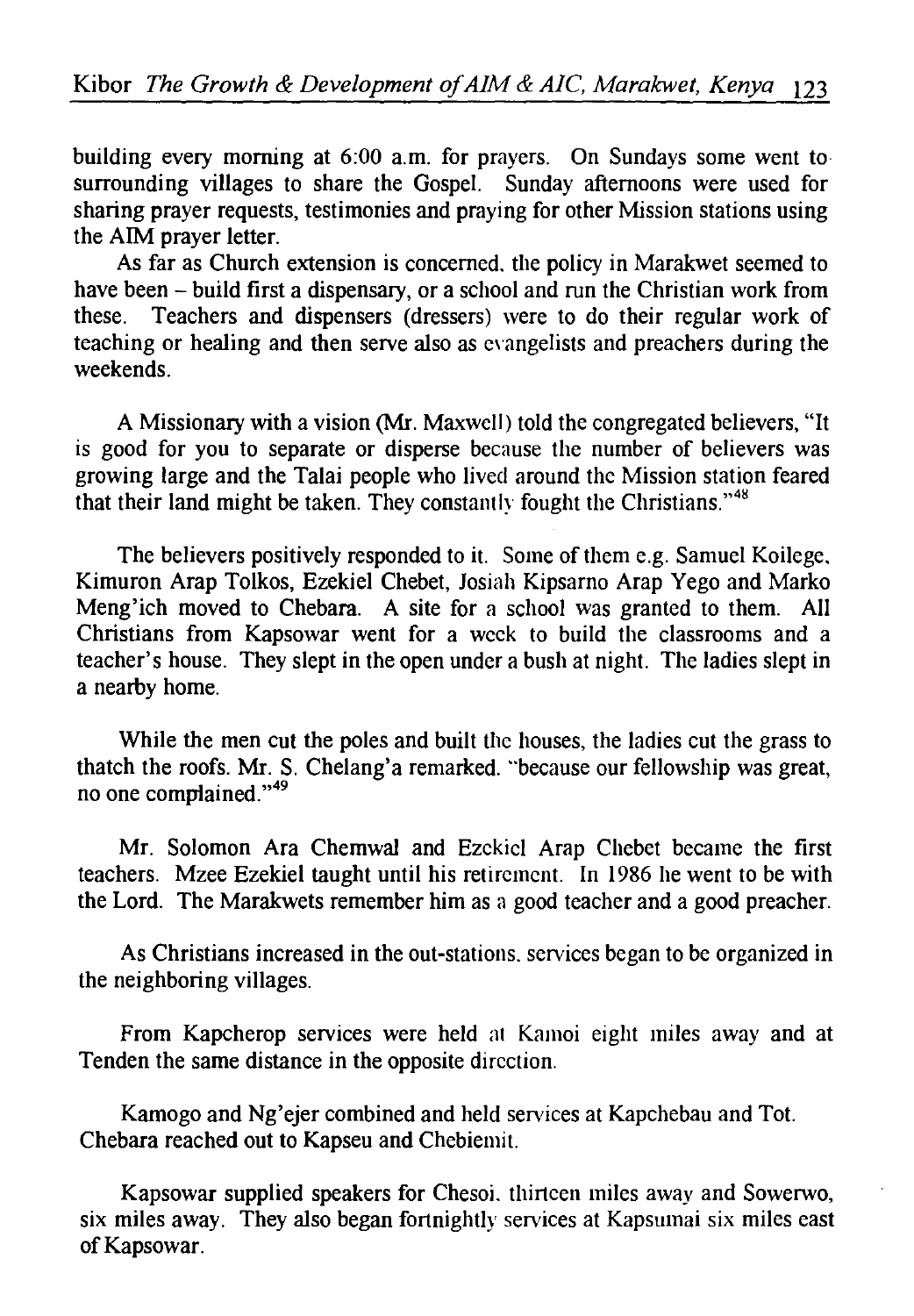From Yemit, the Christians visited Chebororwa and sometimes Kimnai.

Sites for building these Churches were granted. The Mission helped with some corrugated iron sheets for roofing some of the Churches. The walls were smeared with mud. Mr. Joshua Chebobei who was a trained carpenter constructed many of the buildings. Dr. Young helped construct the Kapsowar Church.

The Marakwet Church had as yet no trained workers. Simple believers were ready to visit these places and lead the services. They held these people together. They read the Scripture, gave a simple message, led in singing and in prayer.

In her report of 1960, Mrs. McMinn said:

There was an increase of small and larger meetings all over Marakwet on a Sunday. Twenty gatherings were held week by week, some with only ten attending or larger ones with one hundred and fifty folk. The majority of these are led by our African Christians, some with very little teaching themselves.<sup>50</sup>

To achieve this growth, the Mission and the Church used Church services. catechistical instruction, school work, a hospital, itinerant evangelism and village visitation. Also the spontaneous extension of the Church from the Mission station was a feature. Several young couples moved to new out stations, to start new gardens, build new houses and invite their neighbors to little informal services.

## **Description of Growth** Patterns

Statistics for composite membership advocated by "Church Growth" are not available.

All the AIC Churches in Marakwet had people attending the catechumen classes. But, the average attendance of these classed does not seem to have any bearing on the actual number of baptisms each year. There were those who remained in the catechumen classes for a very long time because of their marital problems or other reasons that hindered them from baptism.

The growth of Church membership was slow but steady. This can be seen from the following figures.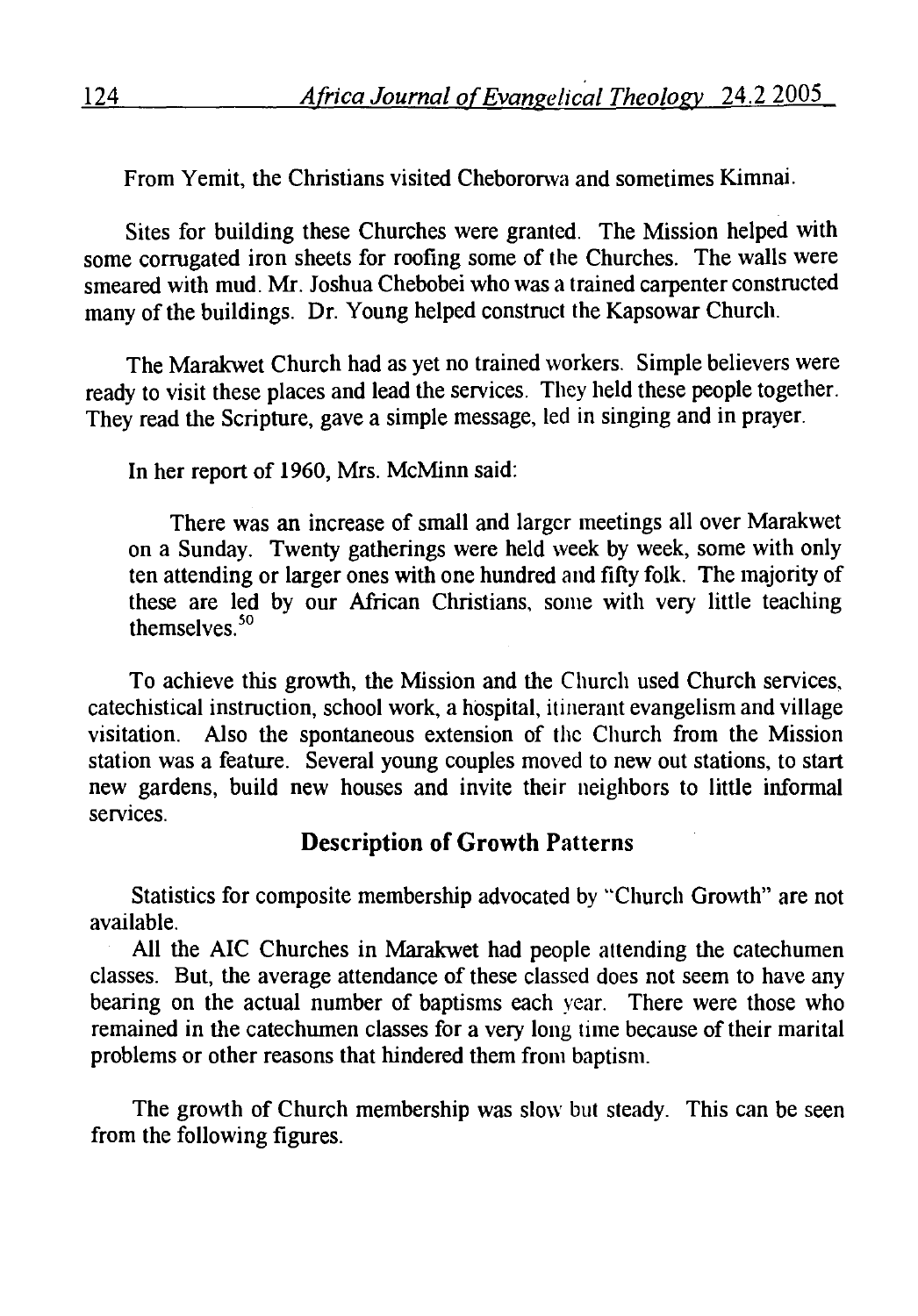Between 1932 and 1942, the Marakwet Church had seventeen baptized members. 1943 and 1952, forty one; 1953 and 1962, two hundred and twenty two. 1963 and 1972, eight hundred and eighty.<sup>51</sup>

We need to bear in mind that these baptized members belong to sixteen local Churches and few other Church centers. Also that not necessarily all baptized members are in fellowship. Some members reverted to old traditional customs by their consulting traditional religious specialists, marrying other wives or being<br>enslaved by alcoholic drinks. Others never abandoned the custom of Others never abandoned the custom of circumcising their children secretly by sending them to the grandparents, aunts or other relatives. Between the year 1932 and 1960, eighty six men were baptized and twenty two of these married other wives.<sup>52</sup> Christians of this kind cause others to stumble and constantly wound their own conscience. They are ever guilty and lack the fruit of the Spirit  $-$  peace and joy. One of my informants counted less than ten families who had completely abandoned these traditional rites.

The Church experienced phenomenal growth in the sixties when compared with earlier years. The reasons for this growth are several in number. It will suffice to mention a few here. The major reason was the Marakwet Pastors. The Marakwet Church received its first trained ministers during this period. They were quite active and aggressive in evangelism. They visited different surrounding homes and villages for one full week once a month, preaching the Gospel and inviting people to Church. Many people responded positively to the Gospel. Secondly, the newly constructed Church buildings attracted more people than when they met under shades of large trees. Thirdly, converted youth witnessed to their peers. Many responded to the Gospel. An indication of this was a youth camp of 1972 which was attended by approximately two thousand young people.<sup>53</sup>

The Church has grown steadily ever since. The main thing that puzzles one is the failure to fill the constructed Church buildings. Local Churches which were constructed in the fifties are still half full. Yet there has been a continuous population increase.

Several of those interviewed thought that many baptized Christians went back because of lack of teaching. Pulpit ministry too was not strong enough to hold the people together, thus causing some to leave the Church. Some of the other members moved to new districts e.g. Trans Nzoia and Uasin Gishu.

So, in spite of numerical growth, the expansion of the Marakwet Church was not really healthy. As earlier stated, the Mission majored on the youth and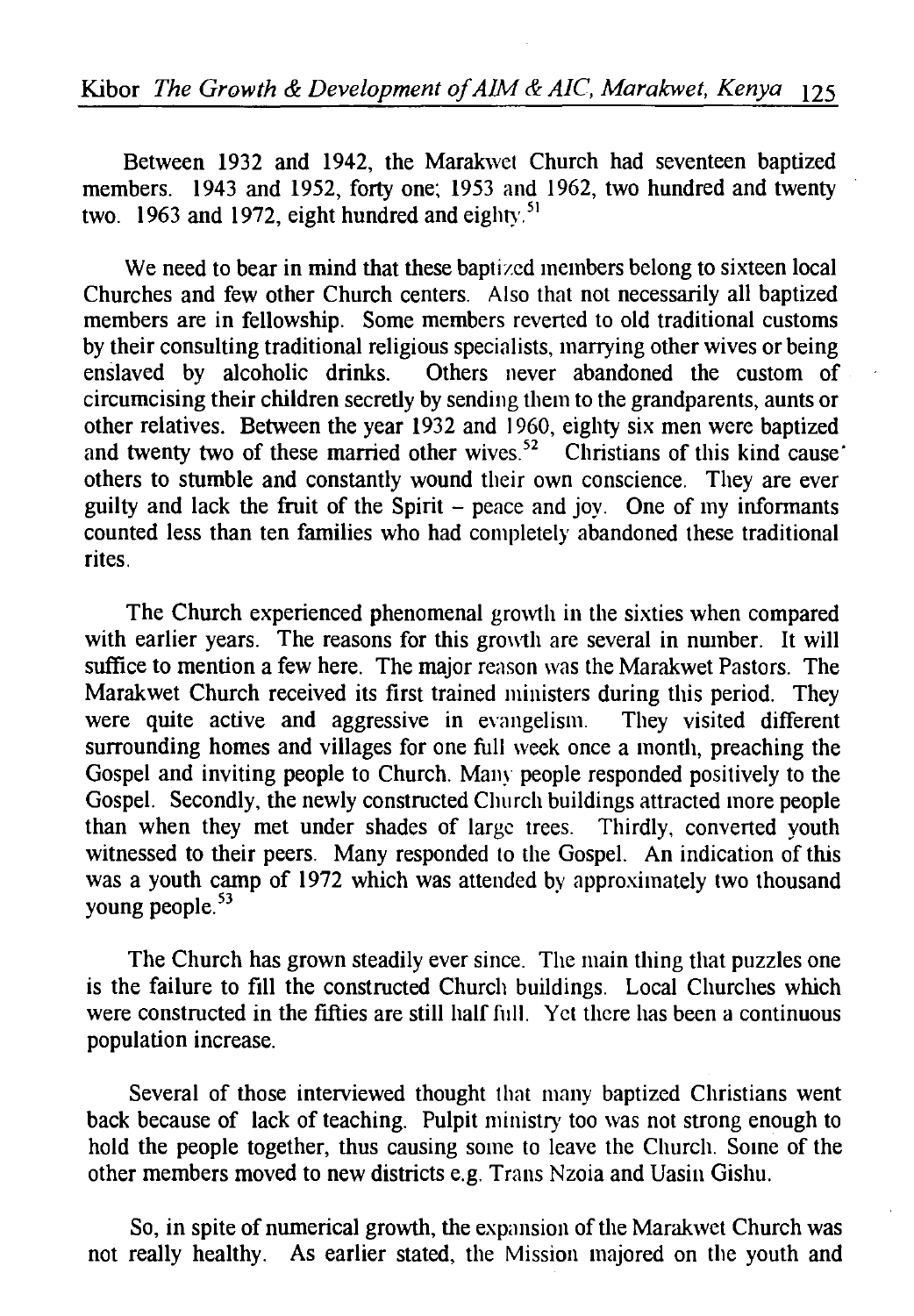women and failed to reach the heads of families, thus hampering the real growth of the Church. They failed to prioritize in reaching men. Coupled with this were the children of the Church members. Unlike healthy Churches that received more of their new members by biological growth. the Marakwet Church was different. It is sad to say that the majority of the children of our first believers are out of Church fellowship. Not one entered into Church ministry. Interviewing some of the believer's children made me understand that their parents emphasized secular education. They wanted them to be teachers, doctors, engineers, etc.

Church ministry was discouraged because those who entered into it were poorly paid. I remember when he received God's call to the pastoral ministry, some elders of my local Church AIC Kapsowar discouraged me a lot. Their argument was, "What shall we pay you when you return home from College? You could as well do something else and be used of God in the Church". I pleaded with them that the one who called me would provide for my needs. Mr. Job Kibor whom I earlier referred to in this paper supported me, encouraged me and daily prayed for me. He persuaded the Church elders to allow me to join Bible College. They finally agreed and sent him with their blessings. Many other Marakwet pastors can share the same experiences they faced and also end up praising God for Mr. Job Kibor.

Since Marakwet is basically a rural area, several of the learned young Christians leave their homes to look for jobs in towns. Not many survive the temptations of town life. Those who do, benefit the Church of Christ in these places and the Marakwet Church remains the poorer.

The present leadership of the Marakwet Church needs to think of ways and means of assuring constant and healthy growth of the Church.

**End** Notes

- 
- 
- 
- 

<sup>&</sup>lt;sup>1</sup> E.B. Hosking, Annual Report DC/ELGM/J/2 Nairobi: Kenya National Archives (KNA), 1928 - 32.<br>
<sup>2</sup> J.M. Sylvester, Annual Report DC/ELGM/I/3 KNA, Nairobi, 1933-37.<br>
<sup>3</sup> Ibid., 1933<br>
<sup>4</sup> Provincial Commissioner's Report Rift Valley Province, KNA, Nairobi, 1935.<br>
<sup>5</sup> Mr. J.M. Sylvester, Annual Report DC/E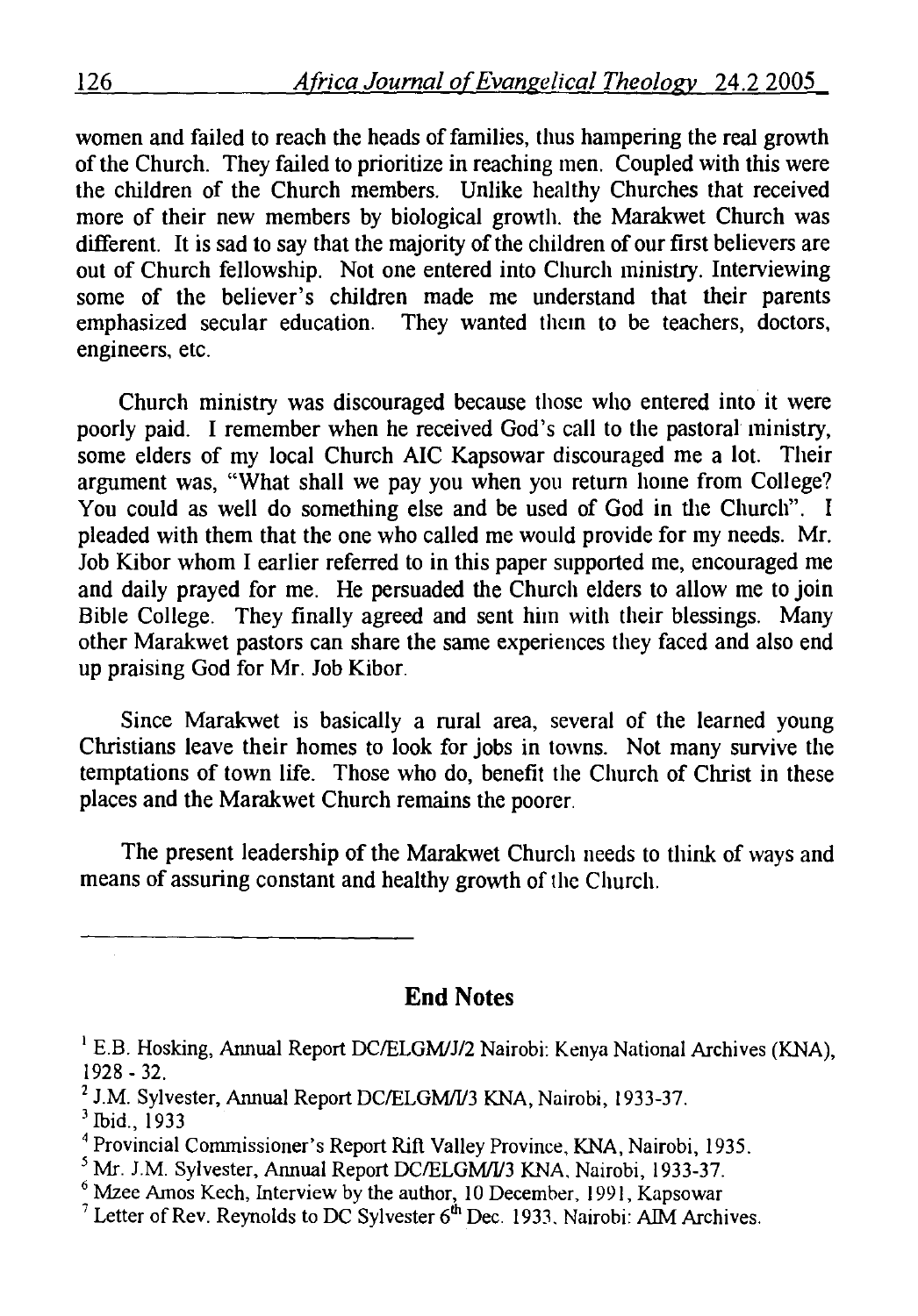<sup>8</sup> Minutes of Field Council Meeting at Kapsabet, May  $23^{rd}$  and  $24^{th}$ , 1939, Nairobi: AIM Archives.

9 Kapsowar Station Log Book, 1940. Nairobi: AIM Archives.

<sup>10</sup> Mr. Samson Chelanga, Interview by author, 6 August 1991, Kapsowar.

<sup>11</sup> Mr. W.H. Hale, Annual Report DC/ELGM/I/4 1940. Nairobi: KNA.<br><sup>12</sup> Ibid., 1941.

<sup>13</sup> Miss Pauline Driskell, "My Impressions" Inland Africa June, 1960, Nairobi: AIM Archives.

<sup>14</sup> Medical Policy suggested by the British Home Council April, 1946, Nairobi: AIM Archives.<br><sup>15</sup> Dr. Philip Morris, Memorandum August 24,1953, Nairobi: AIM Archives.

- 
- <sup>16</sup> G. M. Bebb, Annual Report DC/ELGM 13, 1956, Nairobi: KNA, P. 24.<br><sup>17</sup> G. M. Bebb, Annual Report DC/ELGM/13, 1957 Nairobi: KNA
- 
- 
- <sup>18</sup> Collection of Dr. R. S. Lindsay, 1954, Nairobi: AIM Archives.<br><sup>19</sup> Dr. Morris, Notes on medical policy September, 1953, Nairobi: AIM Archives.
- 
- <sup>20</sup> Mr. J.G. Hopkins, Annual Report DC/ELGM/1/1, 1924, Nairobi: KNA.<br><sup>21</sup> E.B. Hoskings, Ag. District Comissioner's Report DC/ELGM/1/1, 1927, P. 13, KNA.
- 
- <sup>22</sup> Hoskings, 1931, Nairobi: KNA.<br><sup>23</sup> Provincial Commissioner's Report. Rift Valley province 6A/12/5, 1934, Nairobi: KNA.
- 
- 
- <sup>24</sup> A letter of February 3<sup>rd</sup>, 1936 written to Mr. Weston from Kapsowar.<br>
<sup>25</sup> A Letter of 27<sup>th</sup> July, 1940 from Elders of Nandi to Kapsowar Mission Station.<br>
<sup>26</sup> Field Council Minutes, Eldoret, Dec. 10<sup>th</sup> 1937, Nair

- 
- 
- 31 Mrs. K. Richardson, "Girls Work." Inland Africa 1947, p. 14.
- <sup>32</sup> R. V. Reynolds "Training Africa's future Homemakers," Inland Africa Oct-Dec 1949, p. 76-77.<br><sup>33</sup> Ibid., p. 77.<br><sup>34</sup> Mrs. K. Richardson. p. 14.
- 
- 
- <sup>35</sup> Mama Hellen Stephen and Mama Rebecca Zekaria, interviews by author, August 1991, Kapsowar.
- <sup>36</sup> Mrs. Philip McMinn, "Plenty to do at Kapsowar," Inland Africa (June 1958), p. 3.
- <sup>37</sup> Mrs. P.W. McMinn. "Girls Education". Inland Africa (October 1960), p. 10.<br><sup>38</sup> Ibid., p. 10.<br><sup>39</sup> Mr. Herman arap Yano, interview by author, August 1991, Chebara.<br><sup>40</sup> AIC Marakwet Membership Records: Kapsowar, 1934-

- 
- 
- 
- Nairobi: AIM Archives.
- 
- <sup>43</sup> Eldoret District Committee Minutes, 1953, Nairobi: AIM Archives.<br><sup>44</sup> Dr. W. B. Young, "The Marakwet for Christ, "Inland Africa, July September, 1944, p. 38.
- *<sup>45</sup>*Dr. W. B. Young, "Annual Report for 1945, "Inland Africa, p. 37.